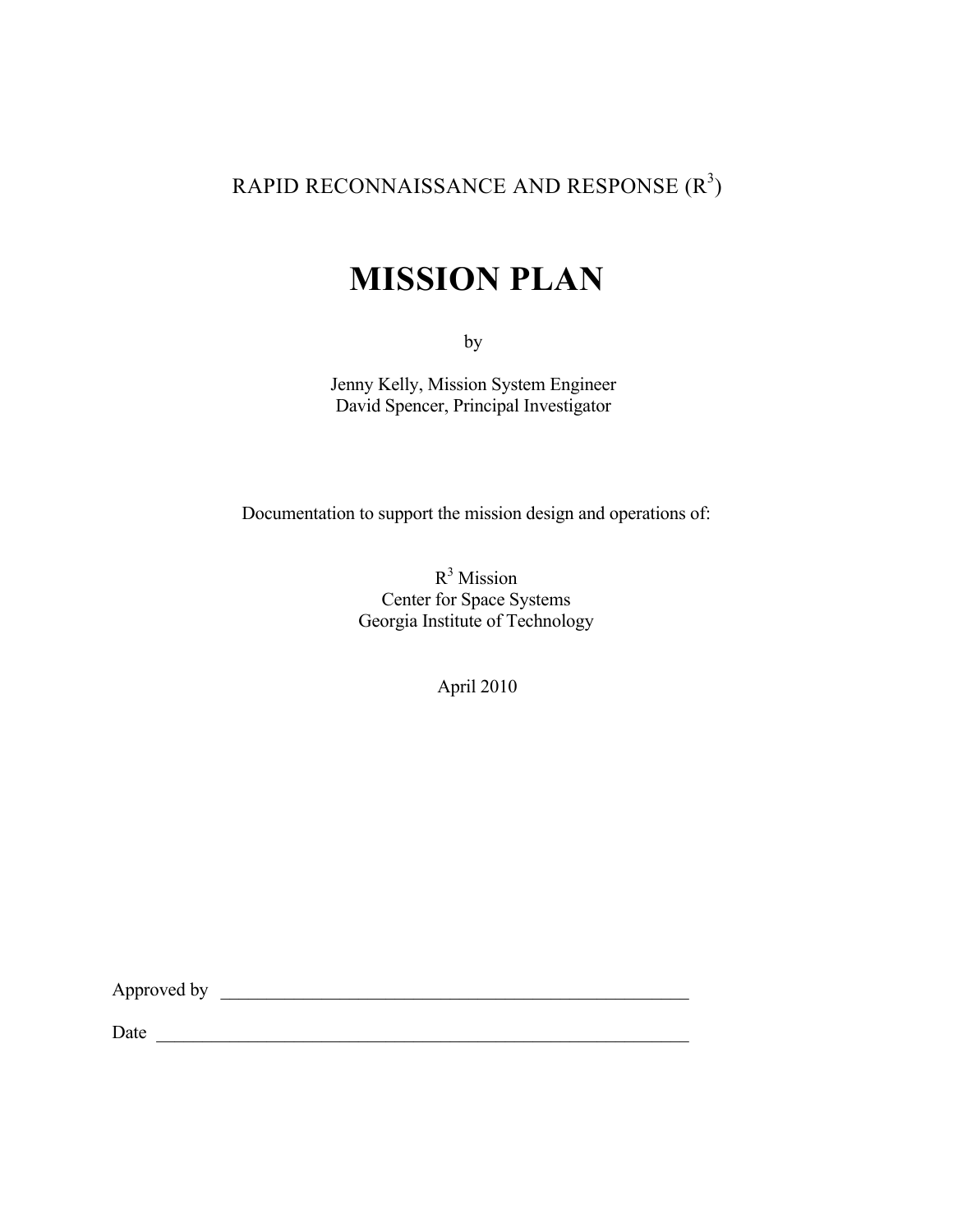# REVISIONS

| <b>Revision</b> | <b>Description</b>              | <b>Date</b> | <b>Approval</b> |
|-----------------|---------------------------------|-------------|-----------------|
|                 |                                 |             |                 |
|                 | <b>Initial Release</b>          | 2/14/10     |                 |
| $\mathbf{A}$    | Team Lead Edits,<br>CDR changes | 4/30/10     |                 |
|                 |                                 |             |                 |
|                 |                                 |             |                 |
|                 |                                 |             |                 |
|                 |                                 |             |                 |
|                 |                                 |             |                 |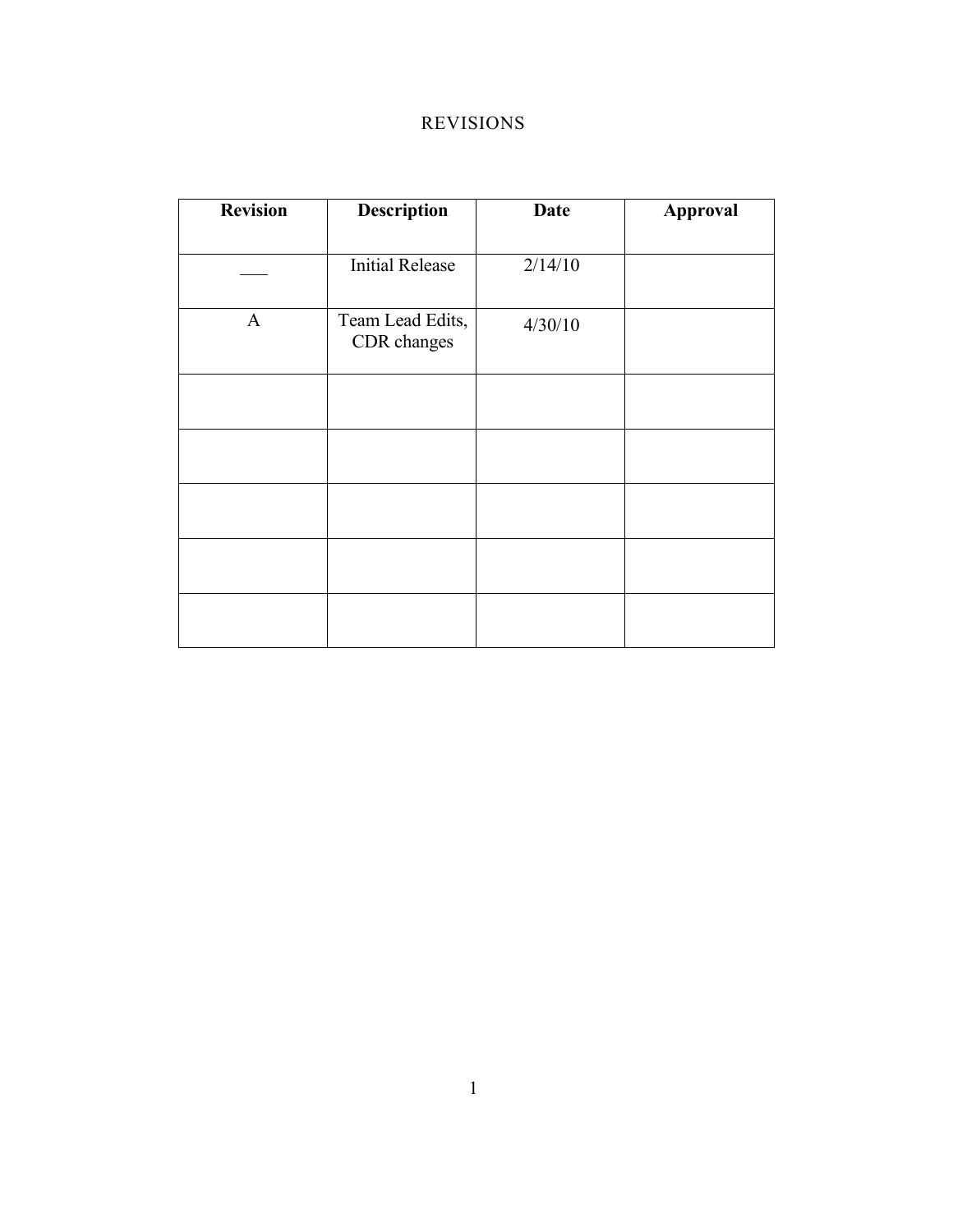# TABLE OF CONTENTS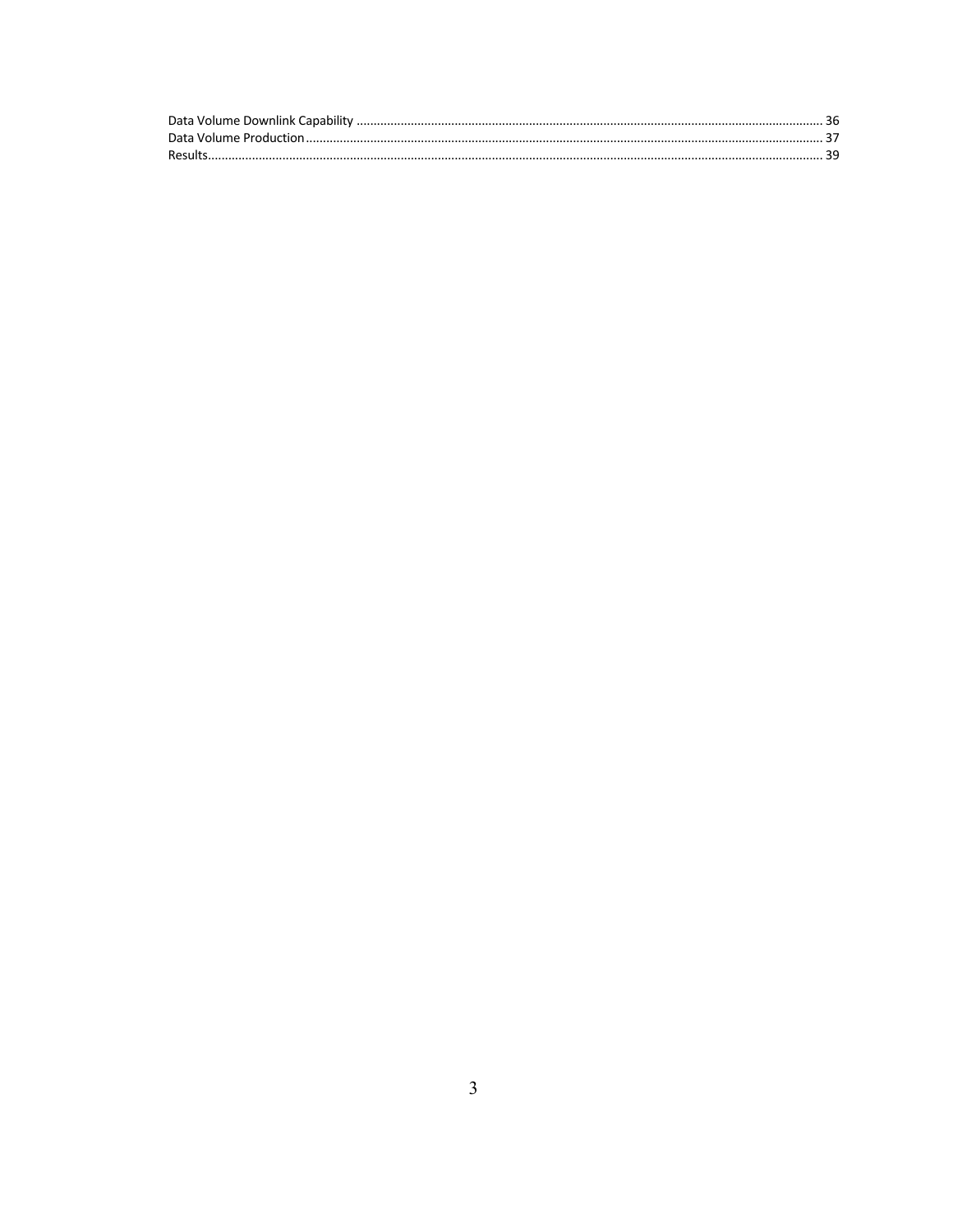# LIST OF FIGURES

| Figure 4. Number of image pairs able to be downlinked in two weeks vs. orbit (without LNA). 41 |  |
|------------------------------------------------------------------------------------------------|--|
| Figure 5. Number of image pairs able to be downlinked in two weeks vs. orbit (with LNA).41     |  |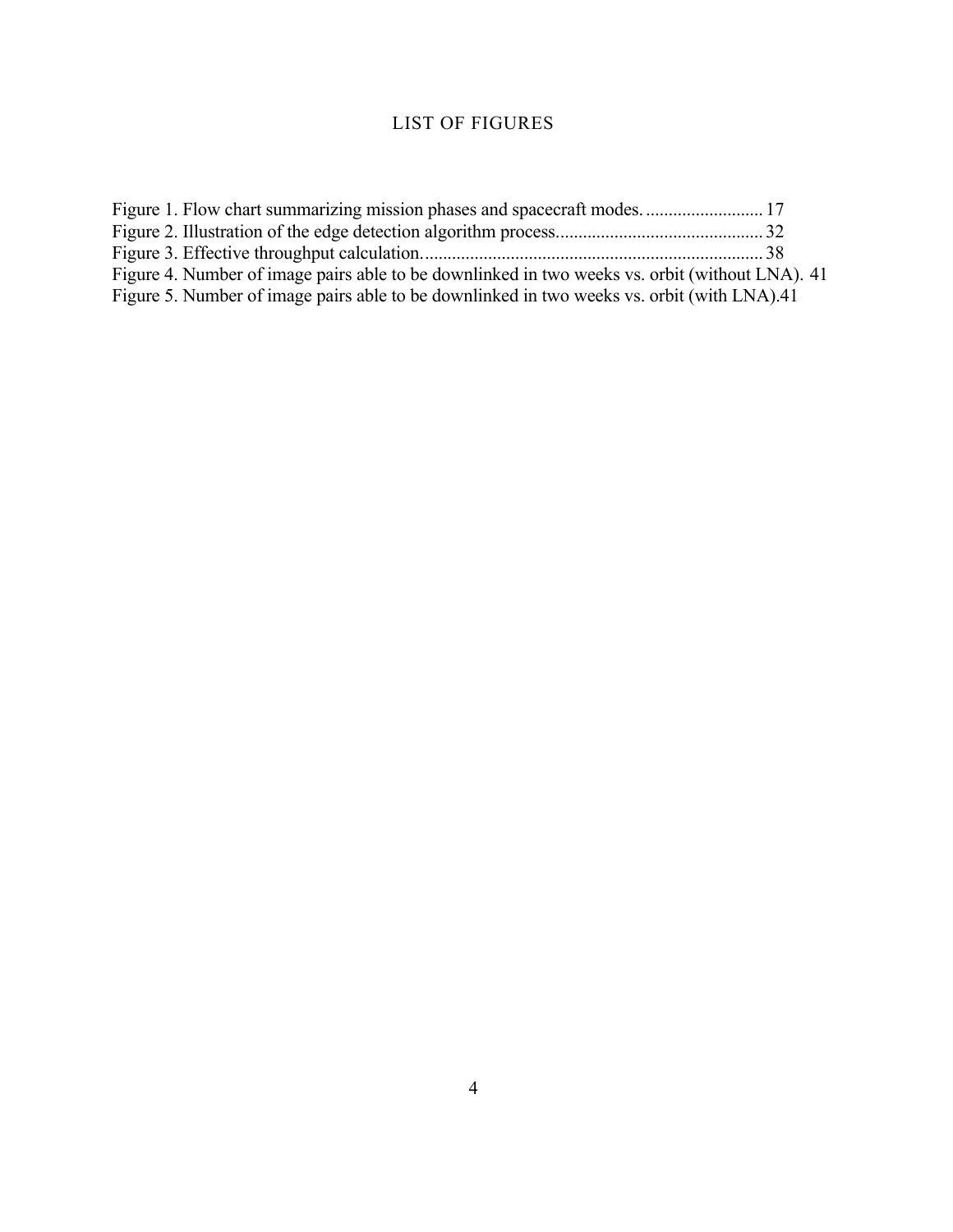# LIST OF TABLES

| Table 2. Component statuses asserted during the safe mode LBSC sequence 14                        |  |
|---------------------------------------------------------------------------------------------------|--|
| Table 3. Component statuses asserted during the safe mode FBSC sequence 15                        |  |
| Table 4. Component statuses asserted during the autonomous safe mode exit sequence 16             |  |
| Table 5. Orbit lifetime until satellite reaches end-of-usable-life altitude (200 km) and disposal |  |
|                                                                                                   |  |
| Table 5. Ranges of orbital elements considered in the orbit design space exploration 35           |  |
| Table 6. Sample statistics describing the distribution of two-week output parameters across 48    |  |
| potential orbits (where "overflights" refer to passes over the Georgia Tech tracking              |  |
|                                                                                                   |  |
| Table 7. Data volume downlink capability sample statistics across the 48 orbits (without LNA).    |  |
|                                                                                                   |  |
| Table 8. Data volume downlink capability sample statistics across the 48 orbits (with LNA). 40    |  |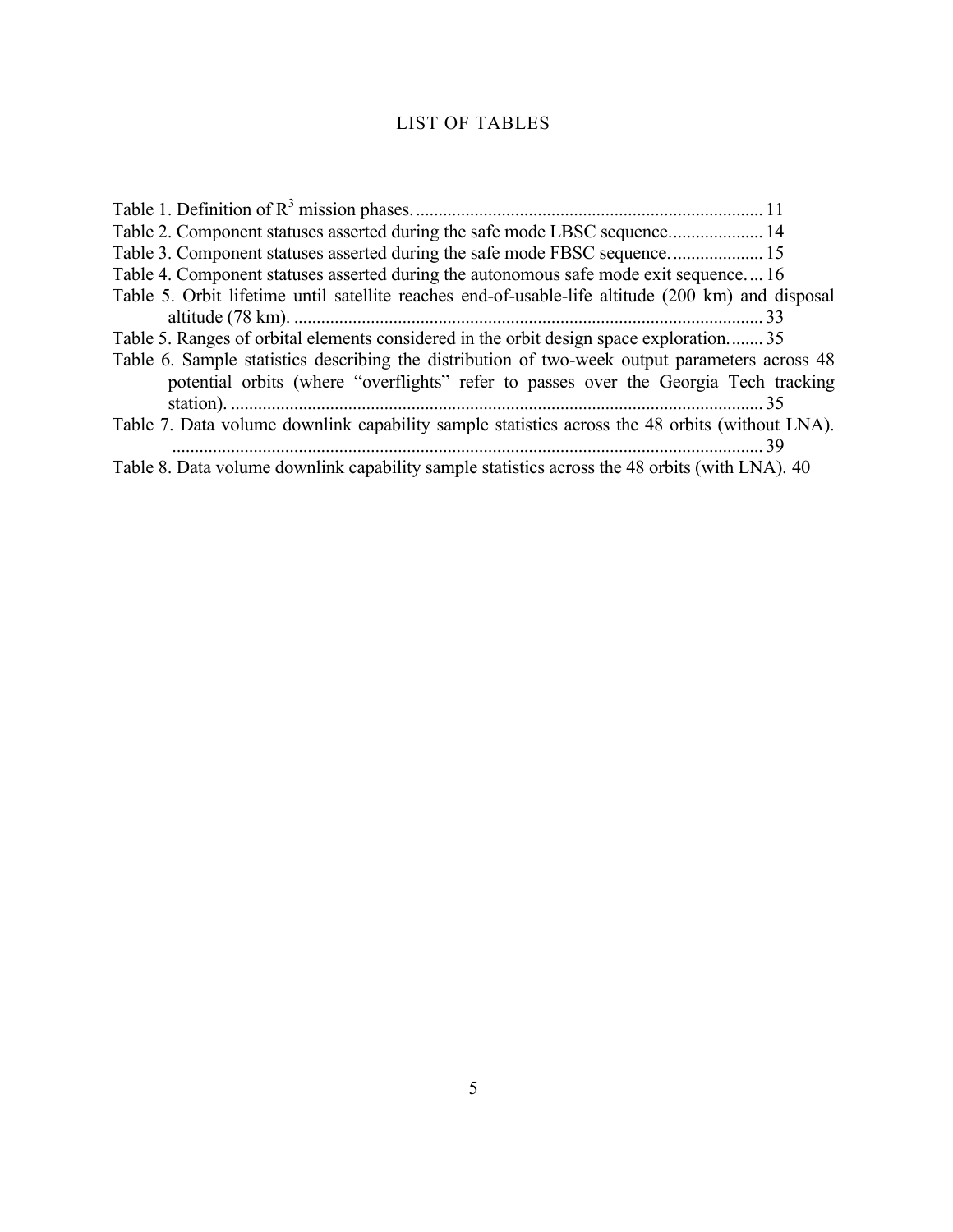# NOMENCLATURE

| <b>ADCS</b>   | <b>Attitude Determination and Control Subsystem</b>        |
|---------------|------------------------------------------------------------|
| <b>ACS</b>    | <b>Attitude Control Subsystem</b>                          |
| <b>ADS</b>    | <b>Attitude Determination Subsystem</b>                    |
| <b>AFRL</b>   | Air Force Research Laboratory                              |
| <b>BPSK</b>   | <b>Binary Phase Shift Keying</b>                           |
| C&DH          | Command and Data Handling                                  |
| <b>CCD</b>    | <b>Charge-Coupled Device</b>                               |
| DIME-1        | Dosimetry Intercomparison and Miniaturization Experiment 1 |
| <b>DSP</b>    | Digital Signal Processor                                   |
| <b>EPROM</b>  | Erasable Programmable Read-Only Memory                     |
| <b>EPS</b>    | <b>Electrical Power Subsystem</b>                          |
| <b>FBSC</b>   | <b>Full Battery State of Charge</b>                        |
| <b>FCR</b>    | <b>Flight Competition Review</b>                           |
| <b>FSW</b>    | <b>Flight Software</b>                                     |
| <b>FPGA</b>   | Field-Programmable Gate Array                              |
| <b>GMSK</b>   | Gaussian Minimum Shift Keying                              |
| <b>GPS</b>    | <b>Global Positioning System</b>                           |
| IC            | <b>Integrated Circuits</b>                                 |
| <b>ISS</b>    | <b>International Space Station</b>                         |
| JPL           | Jet Propulsion Laboratory                                  |
| <b>JTAG</b>   | Joint Test Action Group                                    |
| <b>LBSC</b>   | Low Battery State of Charge                                |
| <b>LEO</b>    | Low Earth Orbit                                            |
| <b>LHC</b>    | Left-Hand-Circular                                         |
| <b>LNA</b>    | Low-Noise Amplifier                                        |
| <b>ODS</b>    | <b>Orbit Determination Subsystem</b>                       |
| POST II       | Program to Optimize Simulated Trajectories                 |
| $R^3$         | Rapid Reconnaissance and Response                          |
| <b>RADFET</b> | Radiation-Sensing Field-Effect Transistor                  |
| RF            | Radio Frequency                                            |
| <b>RHC</b>    | Right-Hand-Circular                                        |
| SEL           | Single Event Lockup                                        |
| SEU           | Single Event Upset                                         |
| <b>SPI</b>    | Serial Peripheral Interface                                |
| SSTL          | Surrey Satellite Technology Limited Inc.                   |
| <b>STK</b>    | Satellite Tool Kit                                         |
| TTL           | <b>Transistor-Transistor Logic</b>                         |
| <b>UNP</b>    | <b>University Nanosat Program</b>                          |
| <b>UVPROM</b> | Ultra-Violet Programmable Read-Only Memory                 |
|               |                                                            |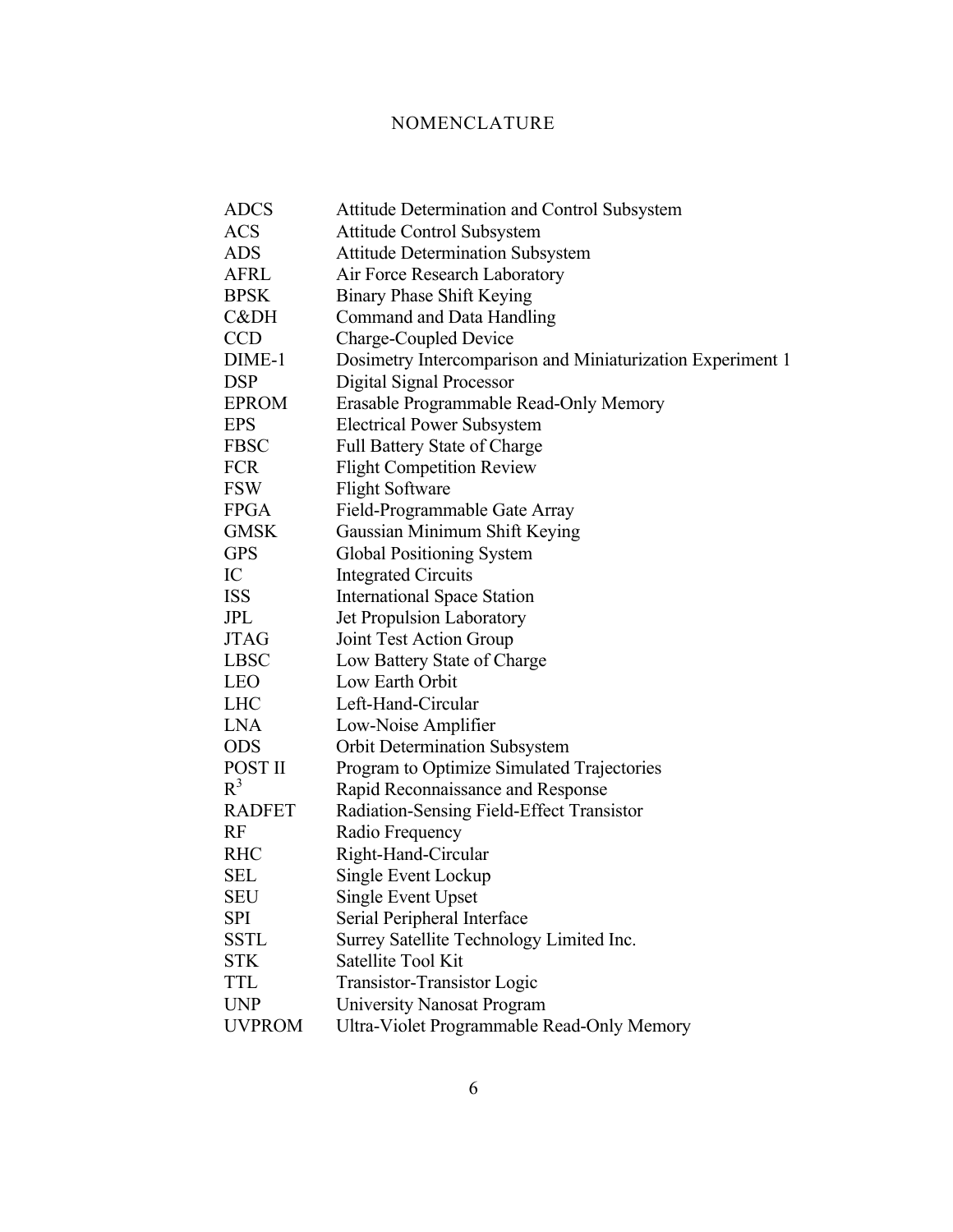#### INTRODUCTION

The Rapid Reconnaissance and Response  $(R^3)$  Mission Plan defines the baseline mission and discusses the set of activities for which spacecraft sequences and ground procedures will be developed and tested. The Mission Overview section summarizes the mission and its objectives, as well as the mission phases and spacecraft modes defined for the project. The Flight System section describes the baseline satellite subsystems, while the Instruments section discusses the radiation dosimeter, microbolometer, and visible imager that will be used for science operations. Finally, the Mission Design section describes the image processing algorithms to be used onboard the spacecraft, along with certain analyses that were performed to support the design of the mission. This document will be updated periodically to reflect the current state of the mission design and operations plan. In addition, the information in this document supersedes the information contained in the following memos: R3-TM-2009-013 and R3-TM-2010-001 (Orbit Analysis); R3-TM-2010-002 (Data Return Strategy); and R3-TM-2009-017 and R3-TM-2010-03 (Mission Phases and Spacecraft Modes of Operation).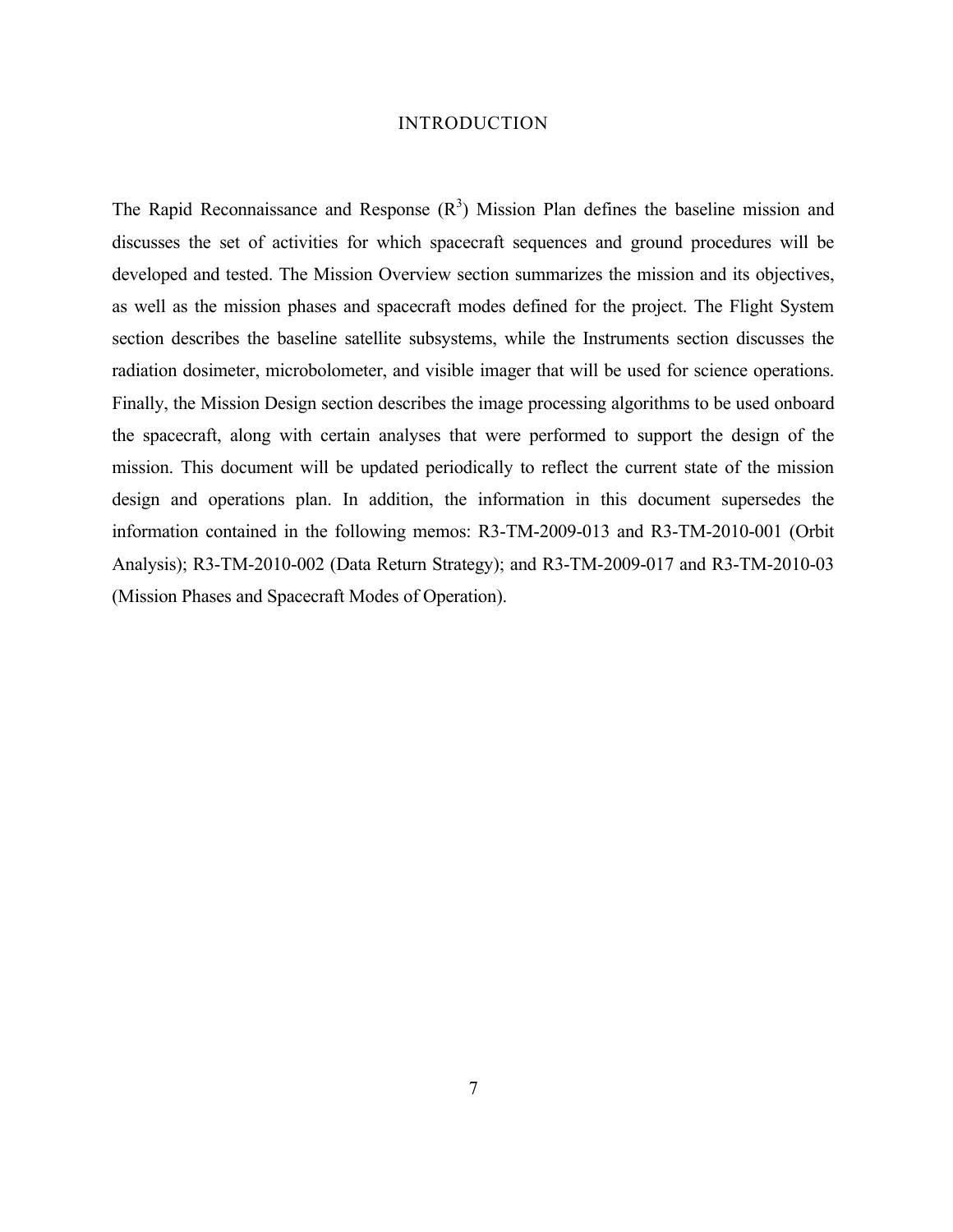#### MISSION OVERVIEW

#### MISSION SUMMARY

The Rapid Reconnaissance and Response  $(R^3)$  mission will characterize the radiation environment effects on an uncooled microbolometer thermal imager, perform thermal and visible imaging from low Earth orbit, and demonstrate the autonomous detection and geolocation of thermal features using onboard image processing algorithms. The entire process from satellite image acquisition to transmission of thermal feature coordinates to the ground will be fully automated. A visible camera will provide context for the thermal images, and a radiation dosimeter will measure the satellite's radiation environment. A six-month mission will test the onboard image processing algorithms against a diverse range of thermal features and allow the  $R<sup>3</sup>$  team to characterize the effects of radiation on the performance of the microbolometer.

The  $R<sup>3</sup>$  satellite will demonstrate autonomous detection and geolocation of thermal features by identifying coastal currents, coastal eddies, and ocean gyres. Ocean currents can be identified based upon surface temperature differentials with the surrounding waters. The currents may be broadly distributed, as they are for large ocean circulation features such as the Gulf Stream, or localized, as they are for river outflows and shoreline-generated eddies. Identification of these features is useful for the validation of current modeling and long-term weather forecasting. In addition, the rapid geolocation of coastal currents will benefit the oceanographic science community in the planning of cruises for collection of in-situ observations. Monitoring of ocean currents also has direct application to the energy efficiency of maritime operations, as shipping routes can be optimized to take advantage of favorable time-varying currents.

The student-built  $R<sup>3</sup>$  satellite is based upon a straightforward system design with robust operating margins. In addition, use of an uncooled microbolometer instead of a more traditional cryogenically cooled thermal imager will result in significant mass and power savings and allow for rapid integration with the flight system. Thus, the mission will be accomplished on a budget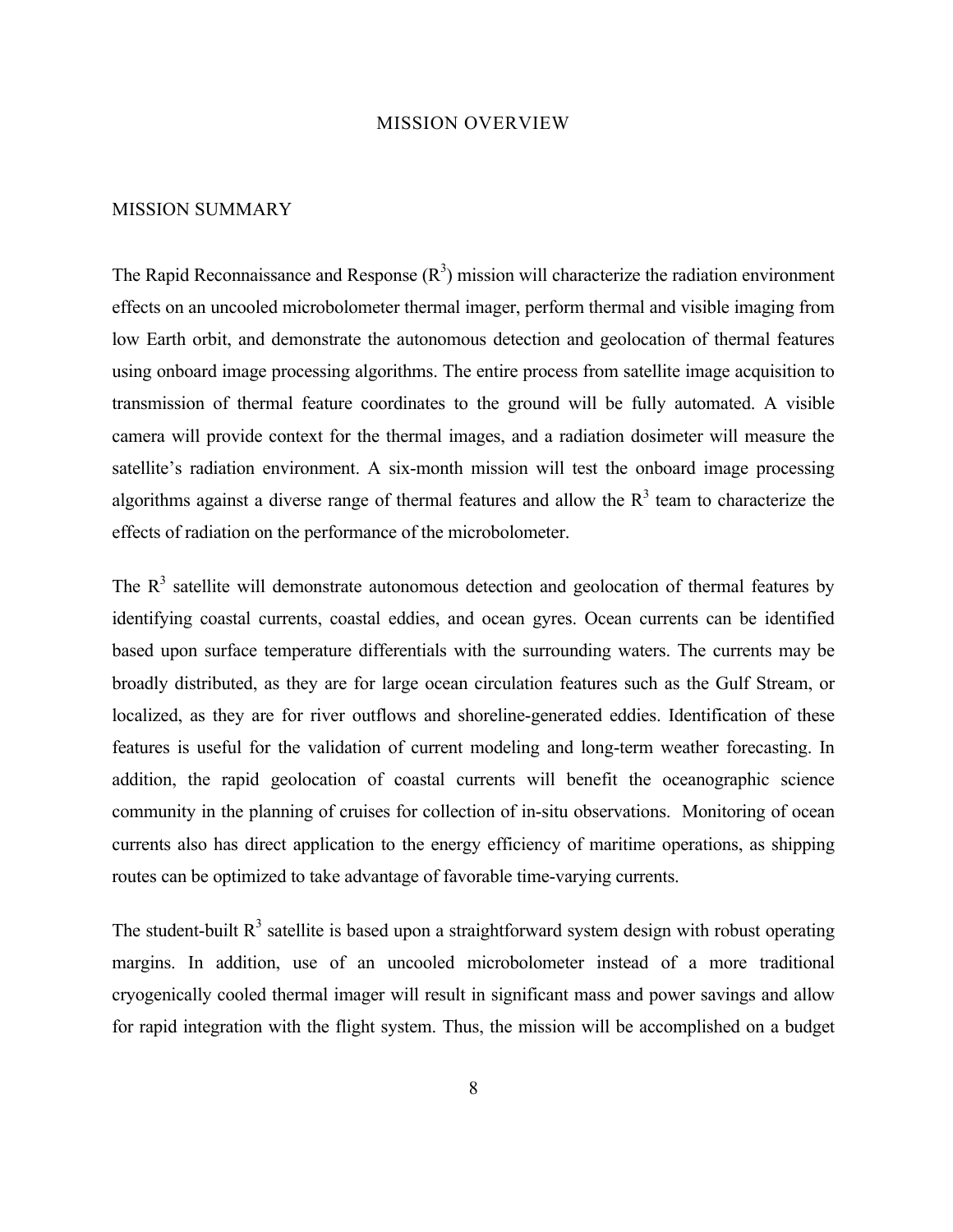and schedule that represent a small fraction of the resources that such a mission would require if developed within the Department of Defense or the aerospace industry.

The  $R<sup>3</sup>$  satellite will be launched as a secondary payload on a launch vehicle to be identified following the selection of the University Nanosat Program (UNP) mission. The orbit that  $R<sup>3</sup>$ satellite may be delivered into by the primary payload's launch system is highly variable. The  $R<sup>3</sup>$ mission is designed to be robust to a range of operational orbits. Orbit altitudes of 300-600 km can be accommodated, with a corresponding decrease in thermal image spatial resolution at the higher altitudes. The  $R<sup>3</sup>$  team has compiled an array of candidate thermal features, allowing the selection of features tailored to the satellite's viewing geometry.

Following separation from the launch vehicle, the  $R<sup>3</sup>$  attitude determination and control system will damp attitude rates using magnetic torquers and perform initial attitude determination using a magnetometer. The S-band transceiver will begin to transmit a radio frequency (RF) signal, which will be acquired by the Center for Space Systems ground tracking station at Georgia Tech. The Georgia Tech tracking station will be utilized for both  $R<sup>3</sup>$  satellite commanding and data return; additional university tracking stations may be utilized for data downlink as necessary based upon viewing geometry. Early tracking data will allow the determination of the  $R<sup>3</sup>$  satellite orbit parameters. An orbit ephemeris will be developed, and view periods for imaging and communication will be established. Normal operations will proceed for the duration of the sixmonth mission.

#### MISSION OBJECTIVES

The primary objectives of the Rapid Reconnaissance and Response  $(R<sup>3</sup>)$  mission are to characterize the radiation environment effects on an uncooled microbolometer thermal imager, to perform thermal and visible imaging from low Earth orbit, and to demonstrate onboard thermal feature detection and geolocation.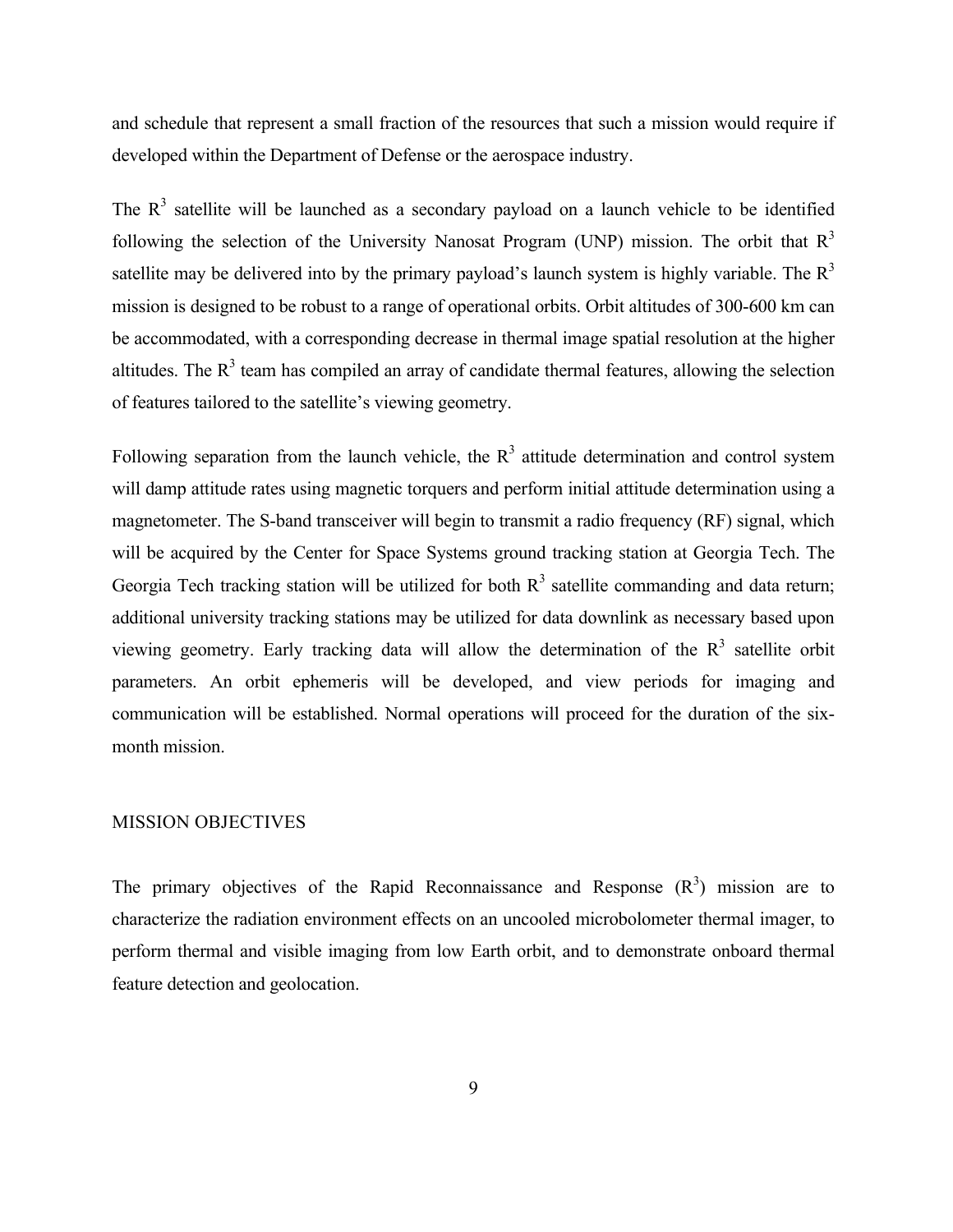To achieve these objectives, the  $R<sup>3</sup>$  satellite will acquire thermal images of specified regions on the surface of Earth using an uncooled microbolometer. Onboard image processing algorithms will detect and identify coastal currents, coastal eddies, and ocean gyres within the thermal images. The coordinates (latitude and longitude) of the thermal features will be computed onboard and downlinked to the  $R<sup>3</sup>$  team. The  $R<sup>3</sup>$  satellite will also use a visible camera to acquire visible images of the feature and surrounding area, which will provide context for the thermal images. In addition, a radiation dosimeter onboard the  $R<sup>3</sup>$  satellite will measure the radiation environment surrounding the satellite. The  $R<sup>3</sup>$  team will use the radiation total dose and single event data to assess the effect of radiation on the performance of the uncooled microbolometer.

The  $R<sup>3</sup>$  mission duration will be six months or longer, with an orbit altitude between 300 and 600 km (the lower altitude limit is constrained by the minimum mission duration required to collect sufficient radiation data, while the upper limit is constrained by the maximum allowable time to deorbit, which is 25 years). The mission will provide educational outreach opportunities and fulfill two technology areas of interest to the Air Force: radiation environment effects and advanced electro-optical sensors, as listed in Appendix B of the Nanosat-6 User's Guide.

# MISSION PHASES & SPACECRAFT MODES

The overall  $R<sup>3</sup>$  mission is divided into smaller time periods known as mission phases, and a set of ground procedures is associated with each phase. Mission phases are distinct from spacecraft modes, which are the different states of operational capability in which the satellite can function. Thus, the satellite may operate in more than one mode (though not simultaneously) over the duration of a mission phase. Since the spacecraft modes are programmed into the satellite's onboard computer before launch, the sequences for each mode must be executed autonomously, but the spacecraft can also receive and execute commands from the ground. Seven mission phases and three spacecraft modes are used to describe the periods of satellite and ground station activity during the  $R^3$  mission.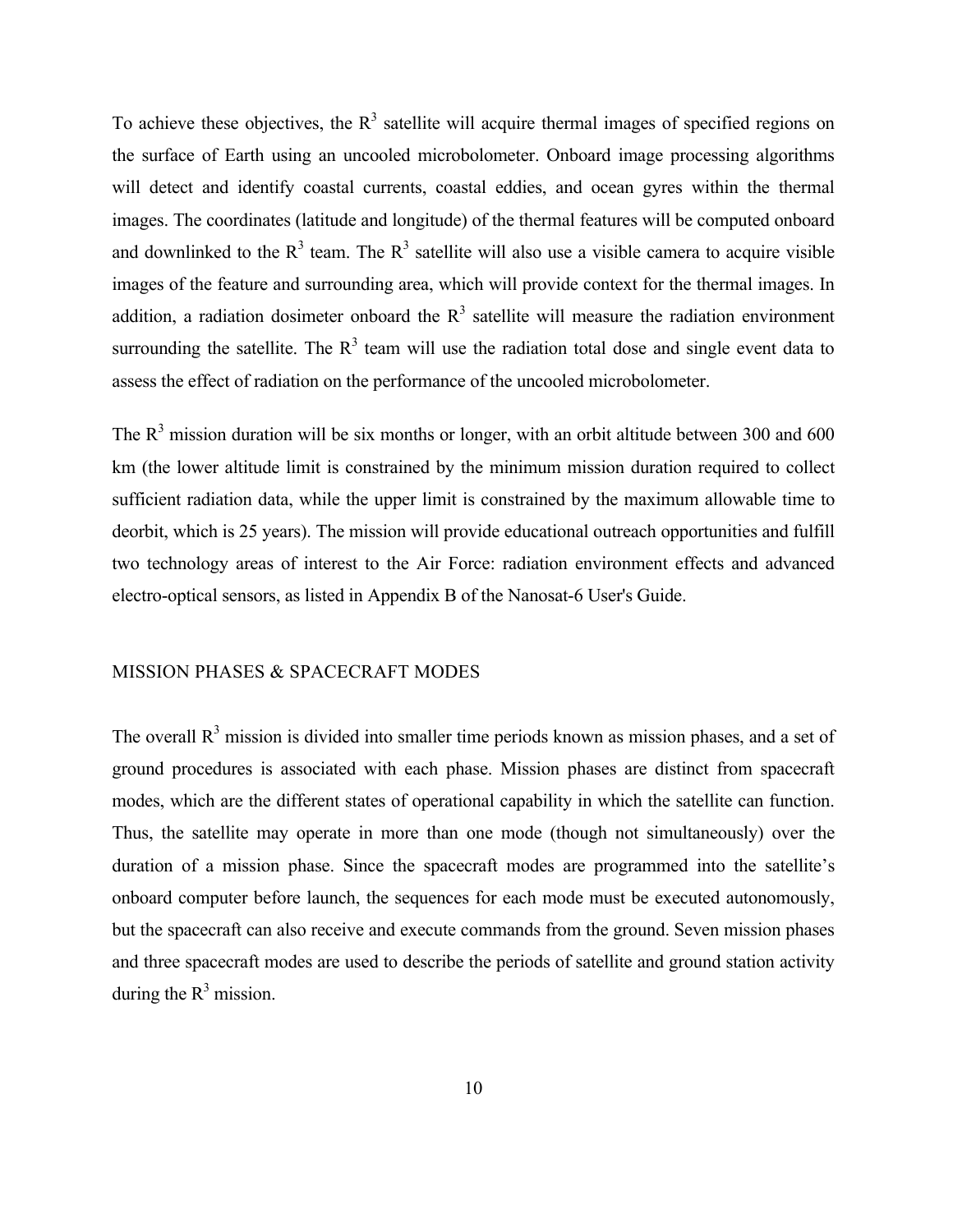# **Mission Phases**

The mission phases defined for the  $R<sup>3</sup>$  mission are listed in Table 1 and described in detail in the following sections.

| <b>Phase</b>               | <b>Start of Phase</b>          | <b>End of Phase</b>            | Length        |
|----------------------------|--------------------------------|--------------------------------|---------------|
| Launch                     | Terminal countdown             | Separation from launch vehicle | <b>TBD</b>    |
| Startup                    | Separation from launch vehicle | Flight computer boots          |               |
| <b>Initial Acquisition</b> | Flight computer boots          | Health & status check complete | 5-56 hrs      |
| Checkout                   | Health & status check complete | Checkout complete              | $\sim$ 1 week |
| Normal Operations          | Checkout complete              | End of 6-month science mission | 6 months      |
| <b>Extended Mission</b>    | End of 6-month science mission | End of usable life             | TBD           |
| End of Mission             | End of usable life             | Disposal                       | <b>TBD</b>    |

Table 1. Definition of  $R<sup>3</sup>$  mission phases.

# *Launch*

The launch phase extends from the initiation of the terminal countdown to separation of the  $R<sup>3</sup>$ satellite from the launch vehicle. The launch vehicle, location, and opportunities are currently unknown, as is the orbit into which the satellite will be injected. Launch details will become available no earlier than the selection of the flight nanosat at the Flight Competition Review (FCR) in January 2011.

### *Startup*

The startup phase begins with separation of the  $R<sup>3</sup>$  satellite from the launch vehicle and ends when the flight computer has completed its startup sequence. During this time, ground control will monitor Air Force tracking of the satellite and update estimates of expected tracking station overflight times. The satellite will remain in startup mode (defined in a later section) for the duration of the phase.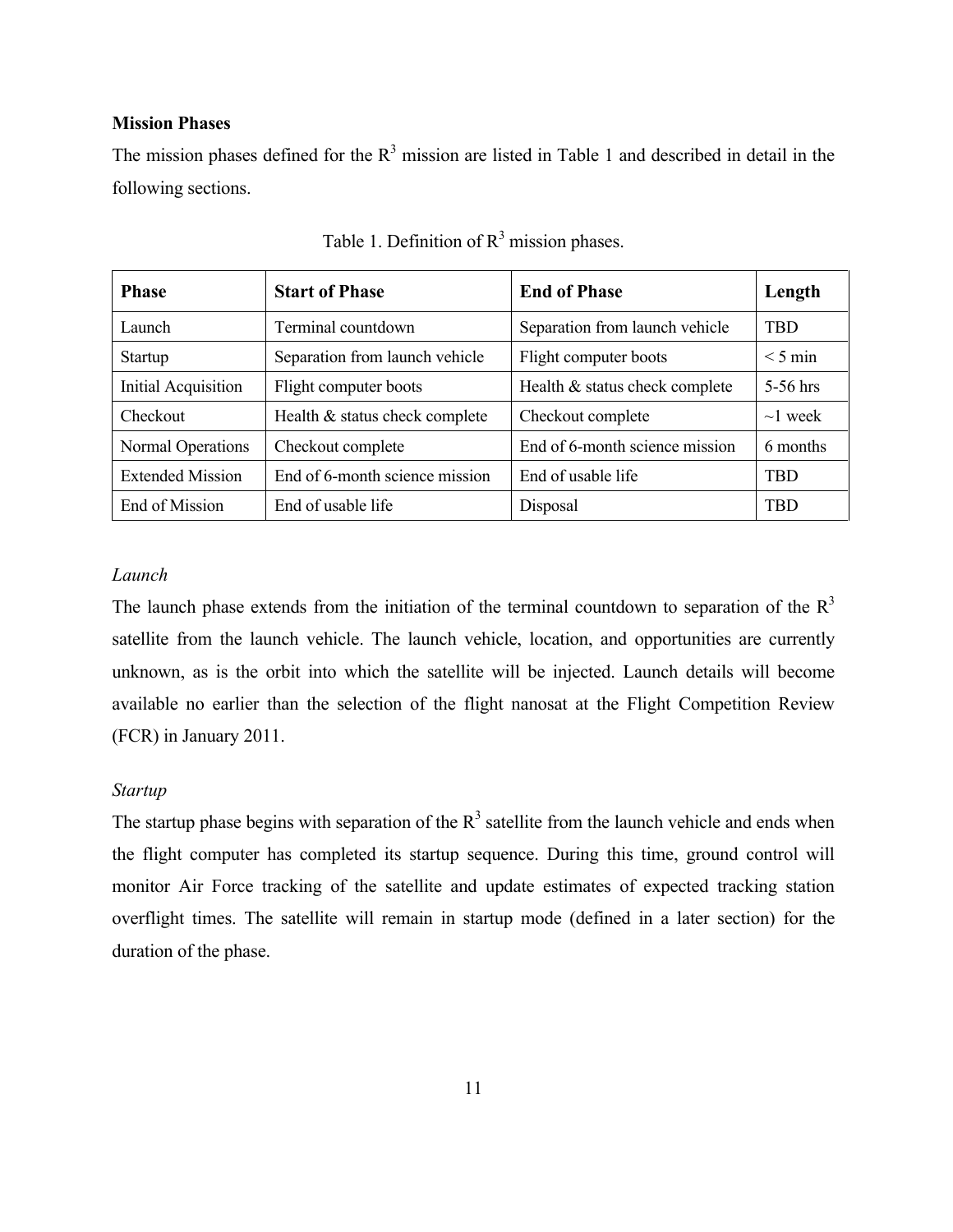# *Initial Acquisition*

The initial acquisition phase extends from the time the flight computer completes its startup sequence until an initial health and status check is complete. Ground control will establish telemetry-only communication with the satellite at a low data rate (to maximize signal strength), and the  $R<sup>3</sup>$  team will use the telemetry to evaluate the health and status of the satellite. The satellite will remain in safe mode (defined in a later section) for the duration of the phase.

# *Checkout*

The checkout phase begins when the initial health and status check is complete and ends when spacecraft subsystems have been tested for nominal operating performance. While the satellite remains in safe mode, the  $R<sup>3</sup>$  team will test selected subsystems for nominal operating performance. The tests currently planned for safe mode are as follows:

- Telecommunications: data rate tests
- Flight Software: diagnostic tests

Safe mode will then be exited through ground command and the satellite will proceed through the ground-in-the-loop safe mode exit sequence, slewing to the imaging attitude and establishing twoway communication with the ground at a nominal data rate. The remaining tests will be performed with the satellite in normal mode:

- Attitude Determination & Control: reaction wheel desaturation
- Science Instruments: sensor calibration and tests
- Thermal: heater tests

#### *Normal Operations*

The normal operations phase extends from the completion of checkout to the end of the six-month baseline science mission. Throughout this phase, images, radiation data, and telemetry will be returned to the ground during each overflight of the Georgia Tech tracking station. In addition, the  $R<sup>3</sup>$  team will conduct a weekly mission planning process. The most recent orbital state of the satellite will be propagated forward for two weeks, and the satellite's ground track will be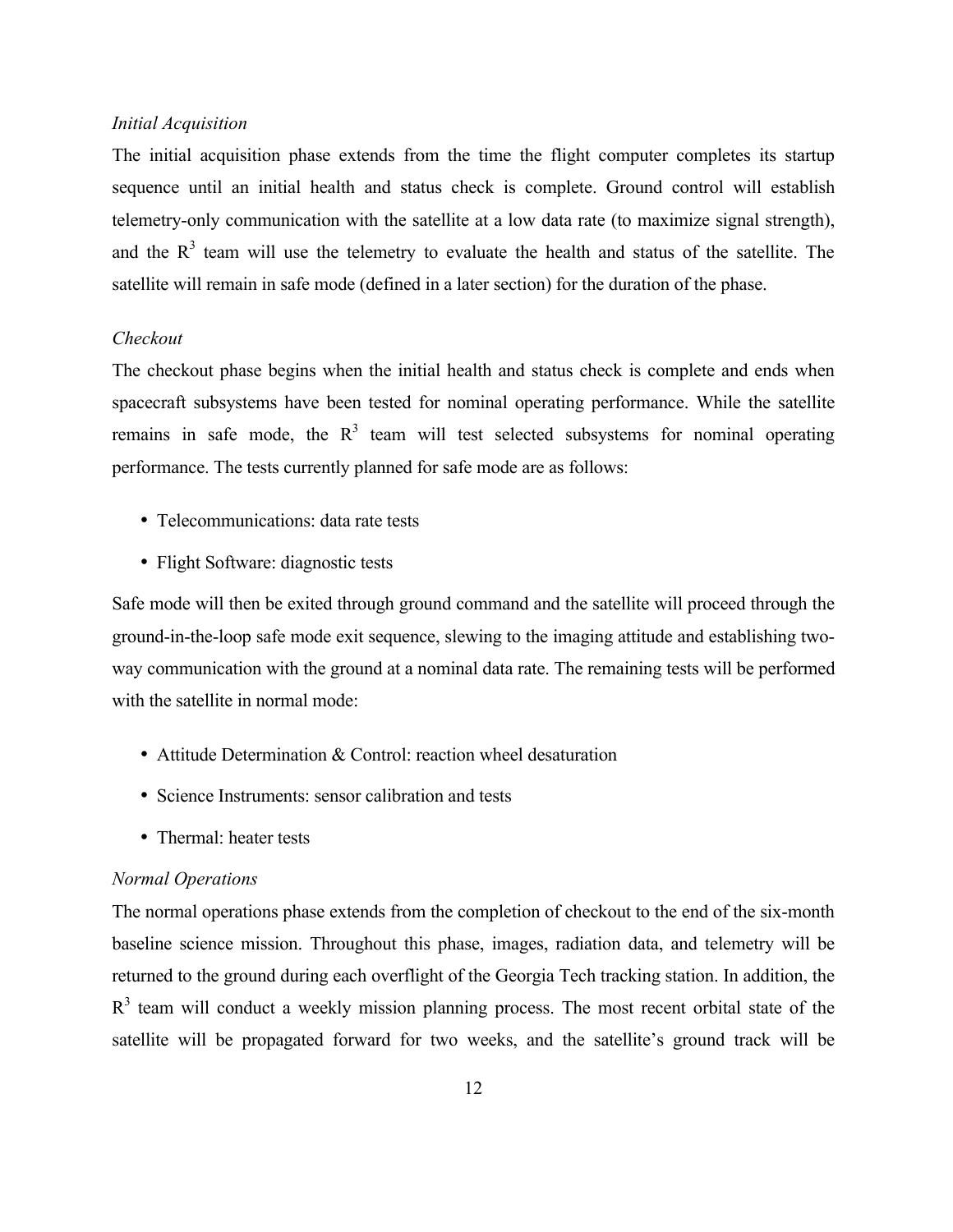compared to seasonal Gulf Stream data to select specific imaging opportunities. The  $R<sup>3</sup>$  team will then compile two flight tables to be uploaded to the satellite: one of the selected imaging opportunities, and another of expected overflight times of the Georgia Tech tracking station.

#### *Extended Mission*

When the baseline science mission is complete, satellite operations will continue in an extended mission phase until the end of the satellite's usable life. During this phase, the satellite will continue acquiring science data until the science instruments are no longer operable. Control of the satellite will then be transferred to amateur radio operators for an agreed-upon period of time. The end of the amateur radio operation period will define the end of the satellite's usable life, unless it is preceded by a critical component failure or the satellite reaching 200 km altitude.

### *End of Mission*

The end of mission phase extends from the end of the satellite's usable life until its disposal, which occurs when the satellite reaches 78 km altitude and burns up in the Earth's atmosphere. During this phase, ground control will execute a series of commands to perform end-of-mission safing of the  $R<sup>3</sup>$  satellite. These commands will include turning off radio transmission, disconnecting batteries from the system, and shorting batteries and solar arrays to shunt resistors.

# **Spacecraft Modes**

The three spacecraft modes defined for the  $R<sup>3</sup>$  mission are listed below and described in detail in the following sections.

- Startup Mode
- Safe Mode
- Normal Mode

#### *Startup Mode*

Once the satellite enters sunlight, the Command and Data Handling (C&DH) subsystem will activate and begin charging the battery. The satellite will autonomously initiate the startup sequence on the flight computer, which includes monitoring the battery state of charge, initiating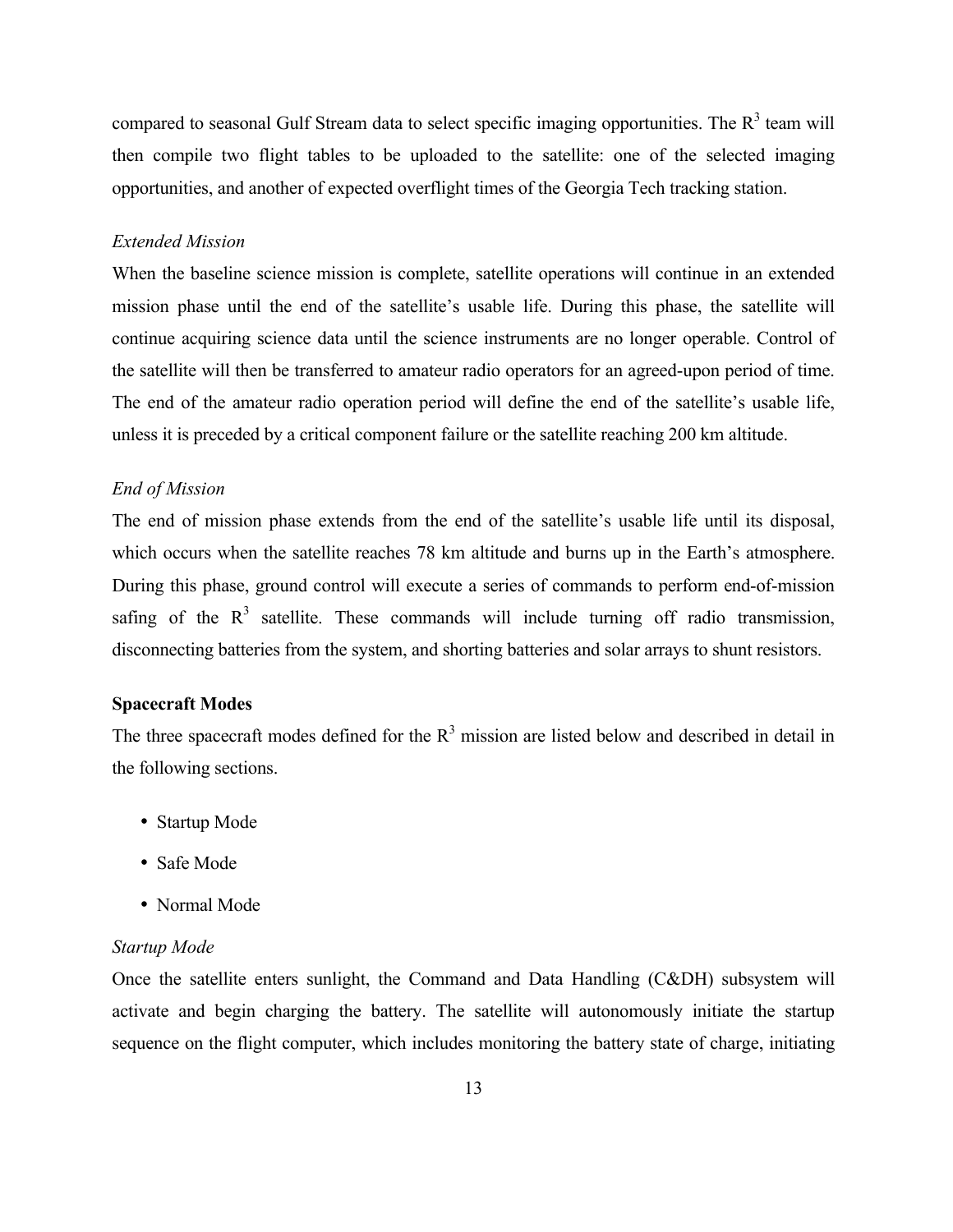thermal control, activating the telecom transceiver (receive only), and initiating the recording of telemetry from subsystems. Upon completion of the startup sequence, the satellite will change the mission phase bit to safe mode.

# *Transitioning to Safe Mode*

The satellite can enter safe mode in three primary ways: (1) after the battery is initially charged during startup, (2) upon receiving a command from ground, or (3) after anomalous behavior. Potential anomalous behaviors have been identified and include: deviations from predicted performance, loss of attitude/position knowledge, loss of attitude control, unexpected loss of communication with ground, and subsystems reaching a critical point (e.g., computer is reset, battery reaches maximum depth-of-discharge, electrical fault, loss of power production for a period longer than the maximum expected eclipse time, etc.).

# *Safe Mode*

Upon entering safe mode, the satellite will perform two sequences of autonomous tasks: a low battery state of charge (LBSC) sequence followed by a full battery state of charge (FBSC) sequence. During the LBSC sequence, any other active sequences will be terminated and the statuses of specific spacecraft components will be asserted as shown in Table 2. The flight computer will then monitor the battery state of charge.

| Component                              | Status     |
|----------------------------------------|------------|
| Science instruments                    | OFF        |
| <b>Reaction</b> wheels                 | <b>OFF</b> |
| Star tracker                           | <b>OFF</b> |
| C&DH subsystem                         | ON         |
| Telecom transceiver (receive)          | ON         |
| Telecom transceiver (transmit)         | OFF        |
| Magnetometer                           | <b>OFF</b> |
| Torque rods (phased with magnetometer) | OFF        |
| <b>GPS</b>                             | OFF        |

Table 2. Component statuses asserted during the safe mode LBSC sequence.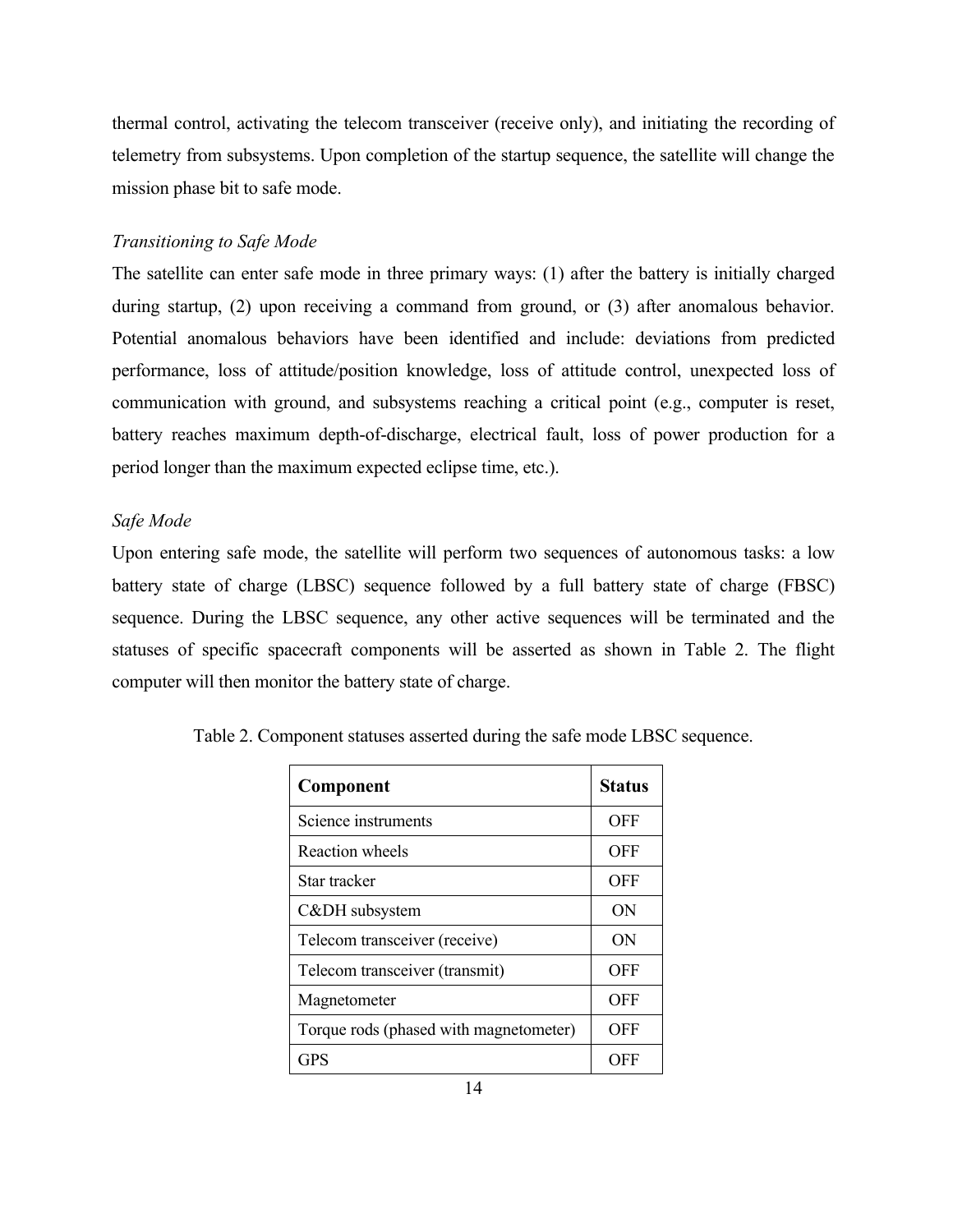| Thermal heaters |  |
|-----------------|--|
|-----------------|--|

When the previous sequence is complete and the battery is fully charged, the FBSC sequence will be initiated. Coarse attitude determination and control will be activated by asserting component statuses as shown in the first three rows of Table 3. The satellite will then execute its detumble procedure, damping any spin rates with the magnetic torquers. The telecom transmitter will be powered ON/OFF via an overflight table onboard the satellite (i.e., the transmitter will only be ON during overflights of the Georgia Tech tracking station), also reflected in Table 3. Telemetry-only communication with the ground will be established at a low data rate to maximize signal strength.

| Component                              | <b>Status</b>                  |
|----------------------------------------|--------------------------------|
| Magnetometer                           | ON                             |
| Torque rods (phased with magnetometer) | ON)                            |
| <b>GPS</b>                             | OΝ                             |
| Telecom transceiver (transmit)         | ON/OFF via<br>overflight table |

Table 3. Component statuses asserted during the safe mode FBSC sequence.

# *Exiting Safe Mode*

When both the LBSC and FBSC safe mode sequences are complete, the satellite can transition to normal mode in one of two ways: autonomously or ground-in-the-loop.

If the safe mode entry was due to exceeding the maximum battery depth-of-discharge, safe mode can be exited through an autonomous exit sequence. By allowing the satellite to respond autonomously, the  $R<sup>3</sup>$  team avoids wasting several days of operation on a relatively straightforward problem. The exit sequence will begin with the satellite transitioning to fine attitude determination and control, asserting component statuses as shown in the first four rows of Table 4. The satellite will then prepare for normal operations by orienting for imaging; the imaging attitude is nadir-pointing, with the imager's vertical field of view aligned with the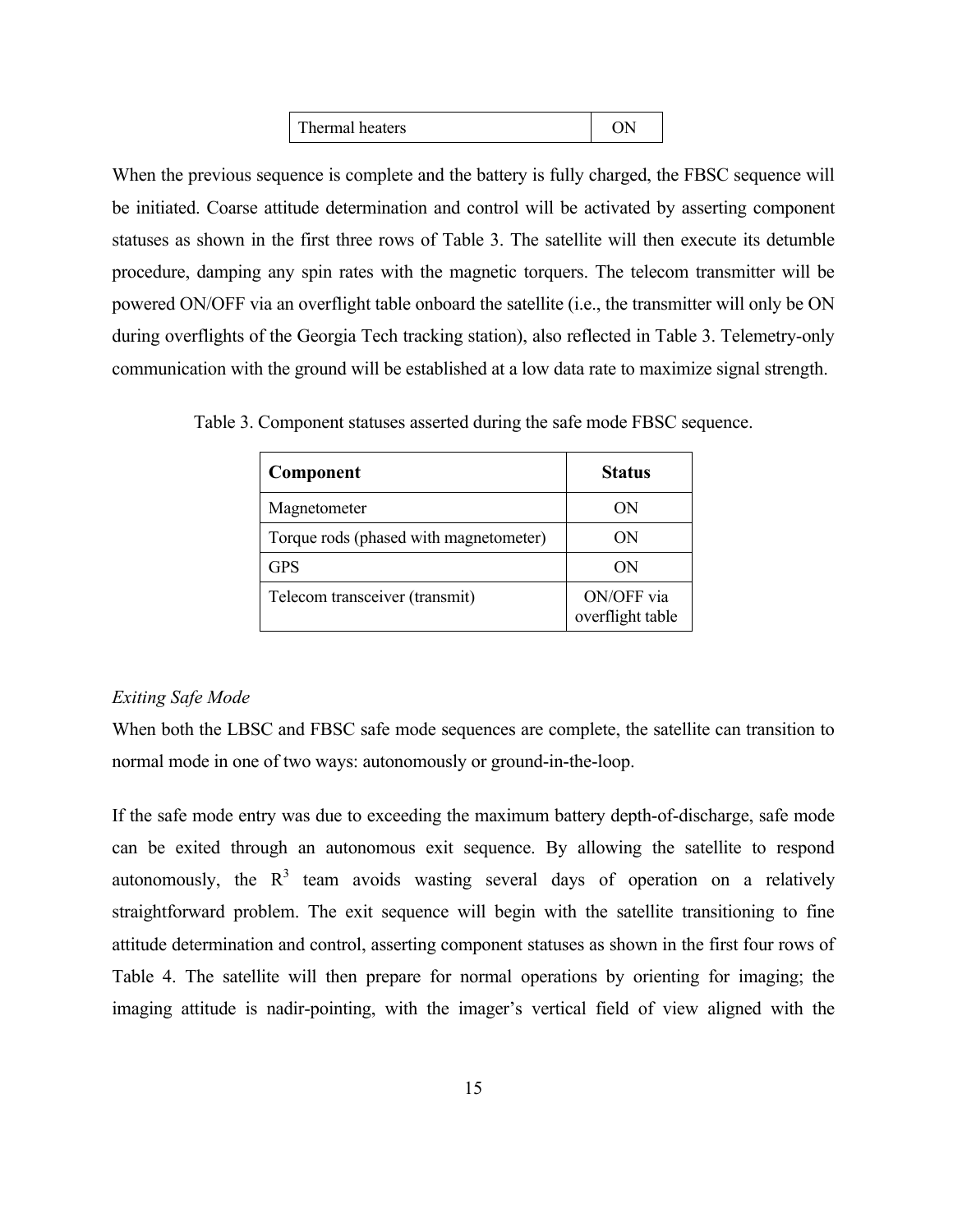velocity direction. Finally, the satellite will establish two-way communication with the ground at a normal data rate, initiate the imaging sequence, and change the mission phase bit to normal mode.

| Component                              | <b>Status</b> |
|----------------------------------------|---------------|
| Reaction wheels                        | ON            |
| Star tracker                           | ON            |
| Magnetometer                           | OFF           |
| Torque rods (phased with magnetometer) | OFF           |
| Science instruments                    |               |

Table 4. Component statuses asserted during the autonomous safe mode exit sequence.

If the safe mode entry occurred for any other reason than exceeding the maximum battery depthof-discharge, a ground-in-the-loop exit sequence must be used. This exit sequence will be a prepared contingency plan response with different paths for different causes of safe mode entry.

# *Normal Mode*

Upon entering normal mode, the satellite will initiate normal operations. This includes acquiring thermal and visible images of specified regions via sequenced commands from ground control, detecting and geolocating thermal features, and measuring the radiation environment surrounding the microbolometer.

#### **Summary of Phases & Modes**

Figure 1 shows a flow chart depicting the satellite's progression through each of the post-launch mission phases. The corresponding spacecraft modes of operation appear adjacent to each phase.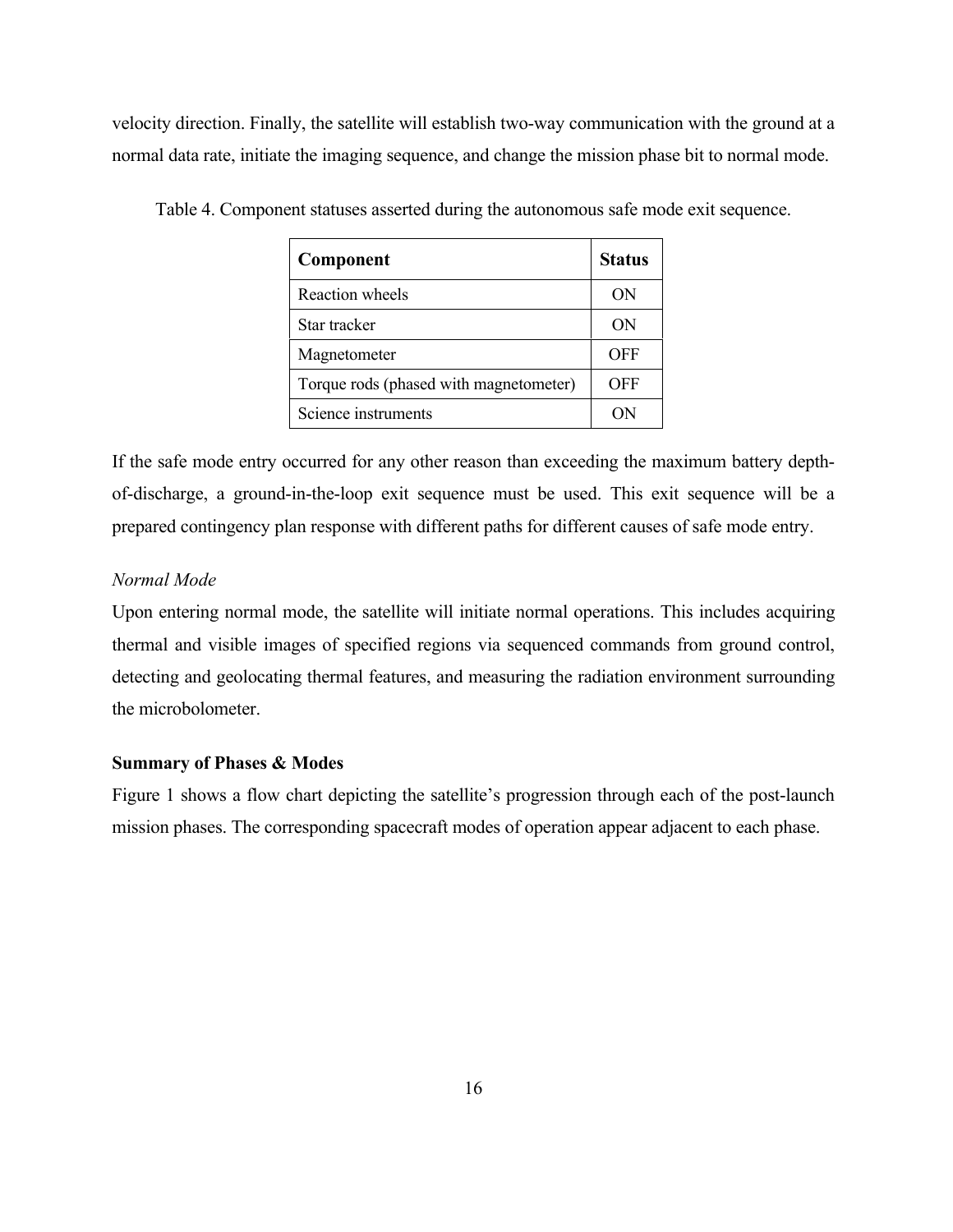

Figure 1. Flow chart summarizing mission phases and spacecraft modes.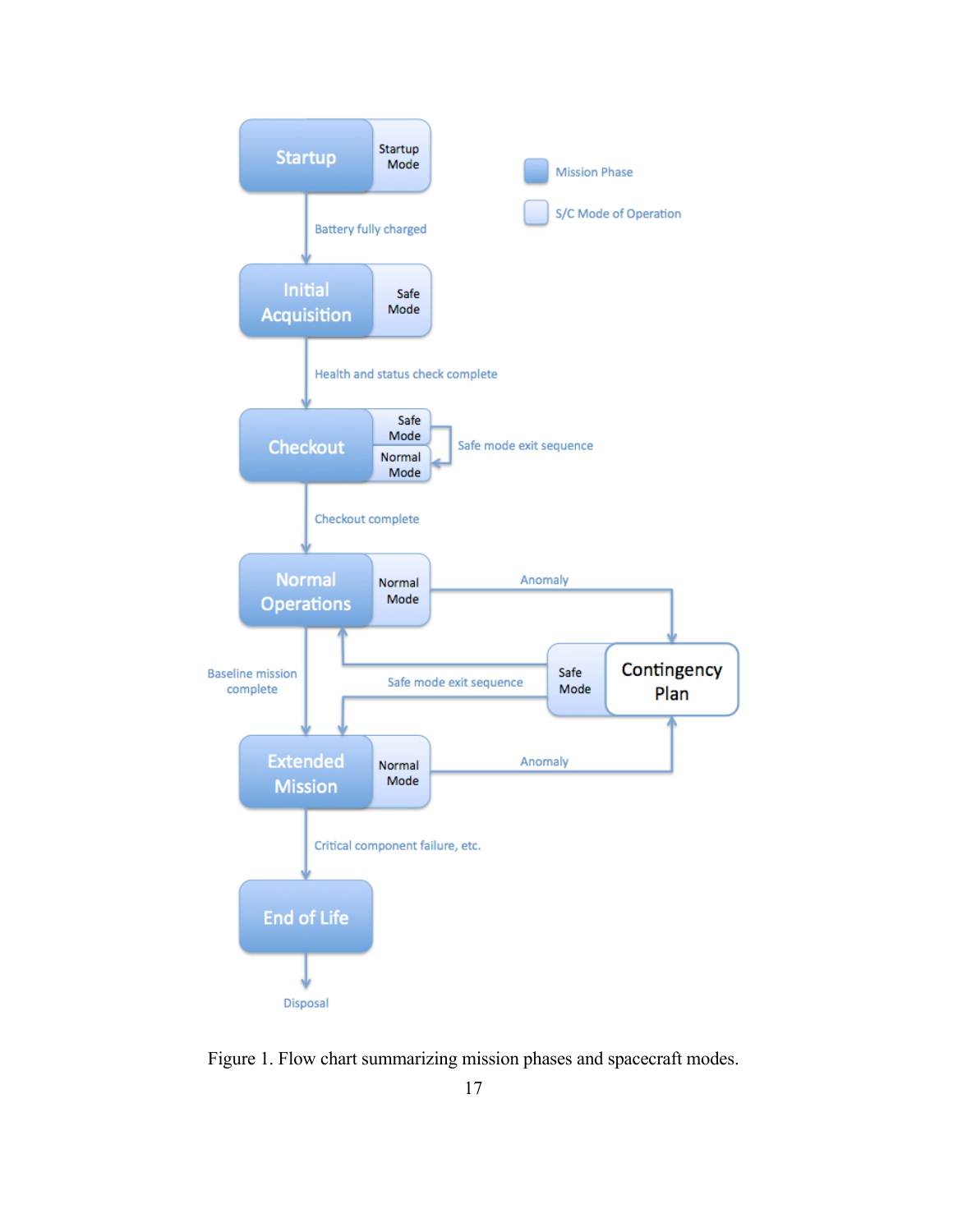# TRACKING REQUIREMENTS

Tracking coverage of the  $R^3$  satellite by the Georgia Tech ground station (33.78°N, -84.40°W) will be achieved using a dish antenna with a gain of 30 dB and a 20° elevation mask. A low noise amplifier with a gain of 21 dB will be used to improve the satellite's data volume downlink capability. Coverage by additional ground stations at lower latitudes may be made possible at a later date.

The tracking requirements depend on the satellite's orbit, which is not known at this time. However, the average parameters across all orbits being considered are 2.7 passes/day, with an average pass duration of 3.8 min/pass.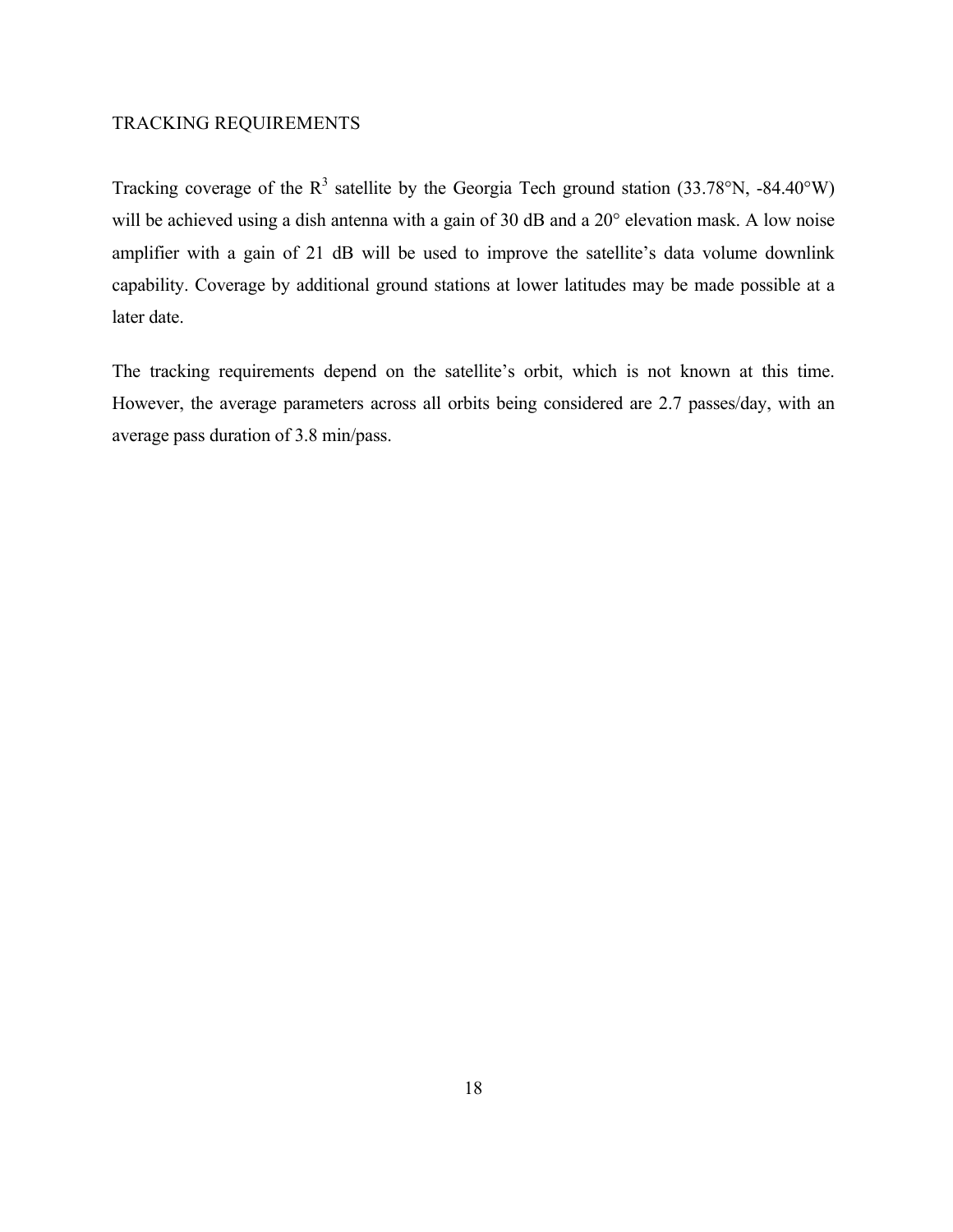### FLIGHT SYSTEM

#### ATTITUDE DETERMINATION AND CONTROL SUBSYSTEM

The attitude determination and control subsystem (ADCS) is comprised of a several smaller subsystems: the attitude determination subsystem (ADS), the attitude control subsystem (ACS), and the orbit determination subsystem (ODS). Furthermore, both the ADS and the ACS are broken into fine and coarse capabilities.

The coarse ADS will be used during safe mode and consists of a magnetometer. The baseline magnetometer is the TFM65-VQS, produced by Billingsley Aerospace & Defense. Since the magnetometer will be used periodically but not constantly, a Kalman filter will take in the most recent measured magnetic field vector to predict the spacecraft attitude between magnetometer readings.

The fine ADS will be used during normal operations and consists of a star tracker. The star tracker produces an inertial quaternion, essentially providing the attitude with minimum analysis. The selected star tracker is a Star Tracker ST purchased from Valley Forge Composite Technologies.

Like the coarse ADS, the coarse ACS will be used during safe mode. It consists of three torque rods, placed such that three axes can be controlled. The torque rods will react with the Earth's magnetic field to adjust the attitude of the satellite. The torque rods will be designed and fabricated in-house. The current design baselines for the torque rods to provide up to a 10  $\text{Am}^2$ linear dipole moment, which is sufficient for controlling the attitude of the  $R<sup>3</sup>$  satellite.

The fine ACS consists of three reaction wheels, one for each axis. The baseline reaction wheels are the 0.1 N-m-s wheels produced by Valley Forge Composite Technologies. Like all reaction wheels, these wheels are subject to saturation; therefore, the torque rods, used primarily in the coarse ACS, will also be used to desaturate the fine ACS components.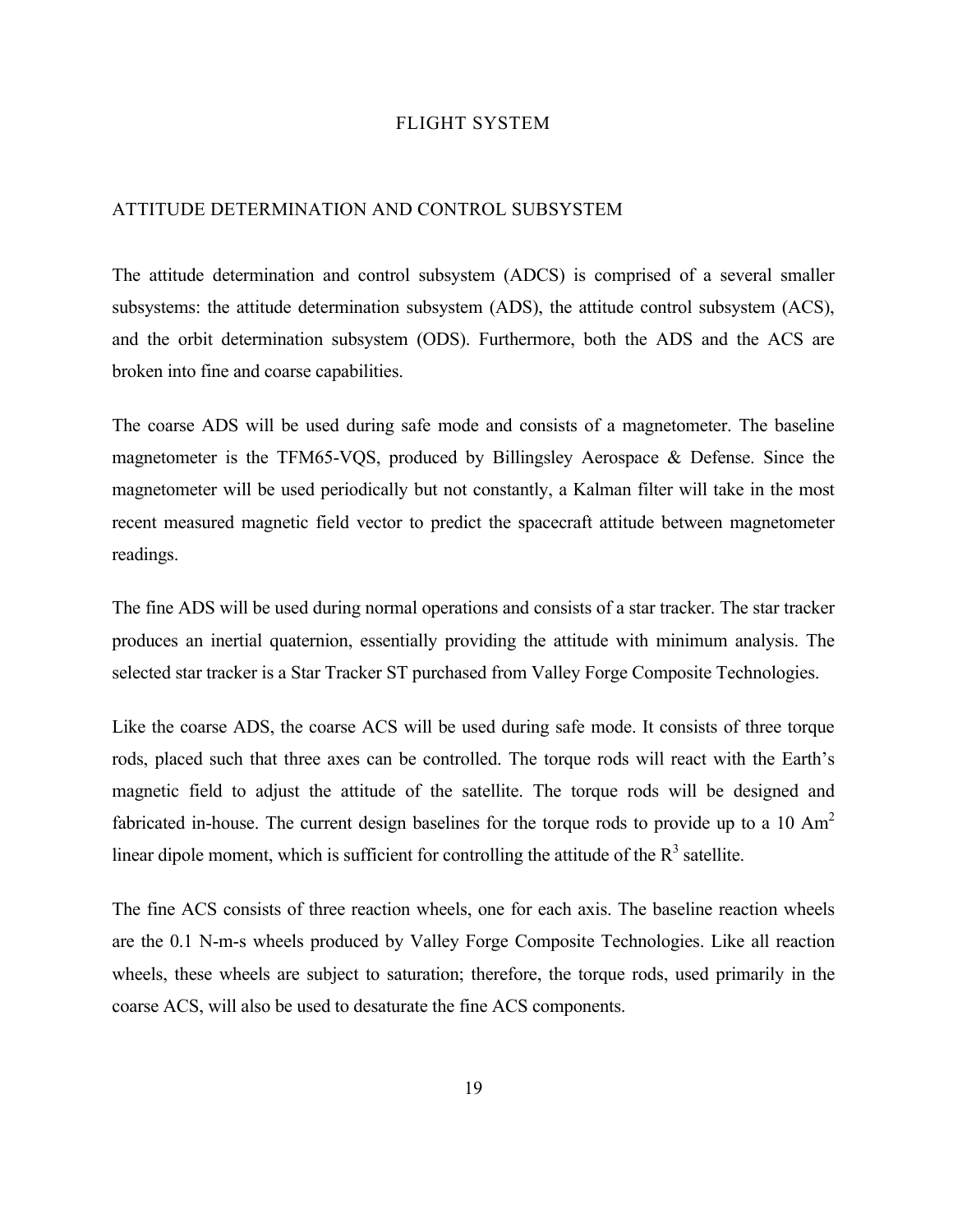A Global Positioning System (GPS) unit will provide orbit determination. The baseline unit is the SGR-05U, which is sold by Surrey Satellite Technology Ltd. This unit will provide position, velocity, orbital elements, and time.

#### TELECOMMUNICATIONS SUBSYSTEM

The primary goal of the  $R<sup>3</sup>$  telecommunications (telecom) subsystem is to provide uplink and downlink of all mission data, telemetry, and commands between the  $R<sup>3</sup>$  satellite and the ground station. This link must be reliable for the duration of the communications window, which was calculated to vary between approximately 2.4 and 5.5 minutes, depending on the spacecraft's orbit. The onboard communications components consist of an S-band circular antenna, UHF monopole antenna, S-band transmitter, UHF receiver, and connective wiring, resulting in a total mass of less than 0.5 kg. The system will use Binary Phase Shift Keying (BPSK) as the form of data modulation, and the antenna can be polarized to Left-Hand-Circular (LHC) or Right-Hand-Circular (RHC). This configuration will provide sufficient data rates for the communications system while limiting power consumption.

The  $R<sup>3</sup>$  mission will operate within the amateur S-band frequency range for downlink, allowing for the use of a high data rate (up to 1 Mbps) necessary to meet mission data volume requirements. This frequency range also creates a reliable communication link that is less susceptible to wavelength interference than lower frequencies. The uplink will operate within the amateur UHF frequencies at a data rate of 9600 baud, which corresponds to the limiting factors of the ground station hardware.

All hardware for this subsystem will be provided by Space Quest Incorporated. The S-band antenna selected is the AC-100 Circular Antenna, which will provide sufficient gain for downlink and a very wide (160°) beam width. The UHF antenna will be the ANT-100 monopole antenna, which will provide sufficient gain for the low data rate uplink. The  $R<sup>3</sup>$  satellite will also use a TX-2400 S-band transmitter, capable of operating at data rates of up to 1 Mbps and supporting 2.5 W of RF power at 800 mA. The receiver will be the RX-445 UHF receiver, which is the size of a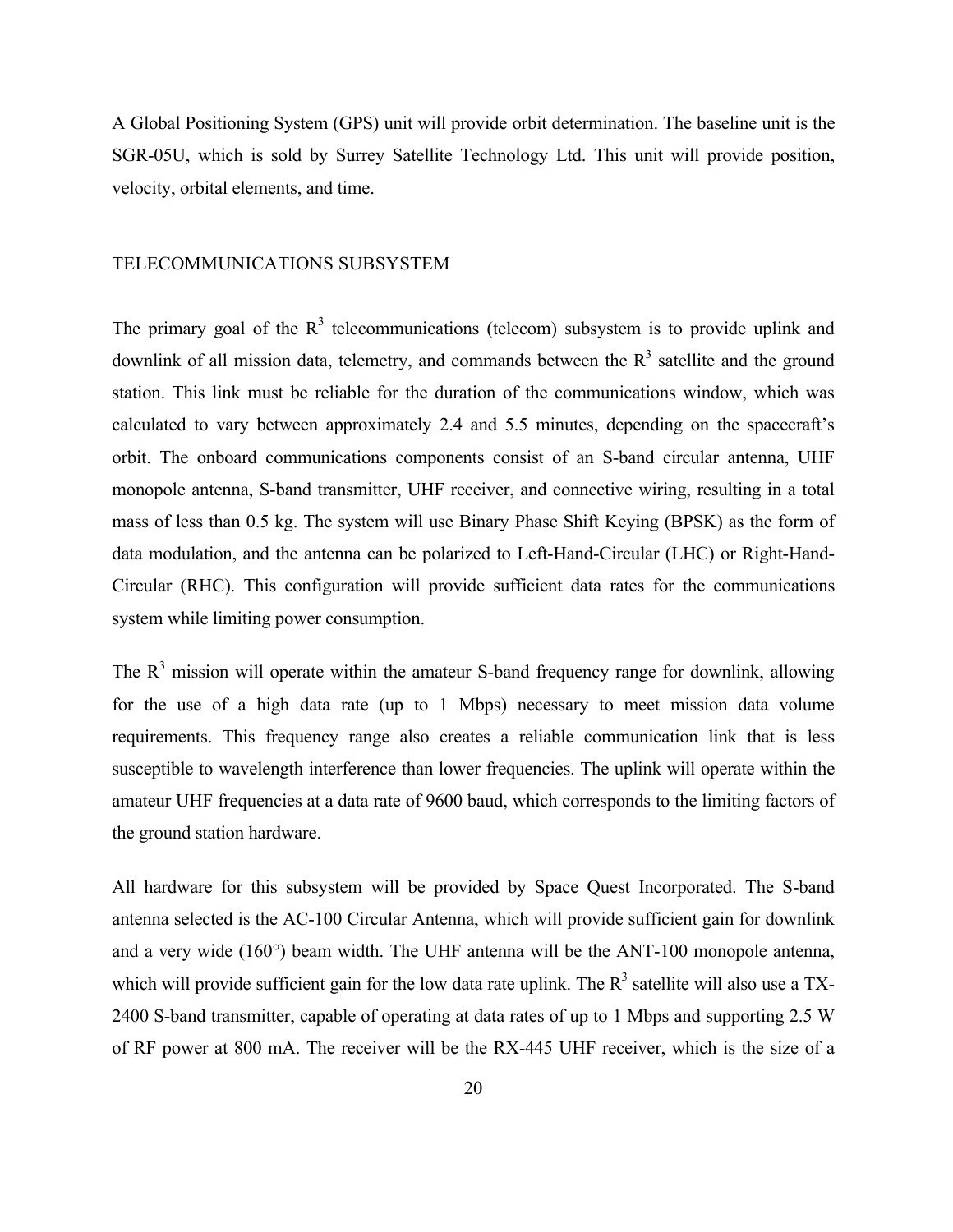matchbox, weighs 40 g, and is capable of 9600 bps working with Gaussian Minimum Shift Keying (GMSK) modulation. All components selected for the telecommunications subsystem have a long flight heritage, low mass and cost, and small volume.

#### ELECTRICAL POWER SUBSYSTEM

The electrical power subsystem (EPS) will generate, store, and distribute power during the  $R<sup>3</sup>$ mission. Ultra triple-junction solar panels with a total surface area of  $0.98 \text{ m}^2$  are body-mounted on the four side panels of the satellite. There are a total of 360 cells, connected in 24 strings of 15 cells each. During an optimal orbit, these panels are capable of producing a time-averaged power of 145 W. During the worst-case orbit, the panels produce 80 W, and the expected value (the mean power production across all orbits) is 95 W per orbit. This production rate allows the satellite to charge the battery while providing sufficient power margin, since the satellite requires 49 W for nominal operation during one orbit.

The EPS also regulates voltage and distributes power to the other subsystems. Separate internal regulators buck the bus voltage for each subsystem. The EPS uses a Sun-regulated direct energy transfer architecture for power distribution. Non-critical flight loads are fused, and switches are placed upstream of the regulator where possible to conserve power when the regulator is not in use. A mode controller will ensure that the proper flight loads are switched on to comply with the desired operational modes of the spacecraft.

A stand-alone battery charge regulator will regulate charging of the battery during daylight; excess power will be bled-off via a resistive shunt. The battery charge regulator is capable of fast- and trickle-charging the batteries. The charge controller will ensure that the batteries do not overheat during charging. During eclipse, power will be supplied by a 24-cell Nickel Cadmium (Ni-Cd) battery pack. The batteries are capable of reaching a depth of discharge of 40% and still lasting the life of the mission, including sufficient margin.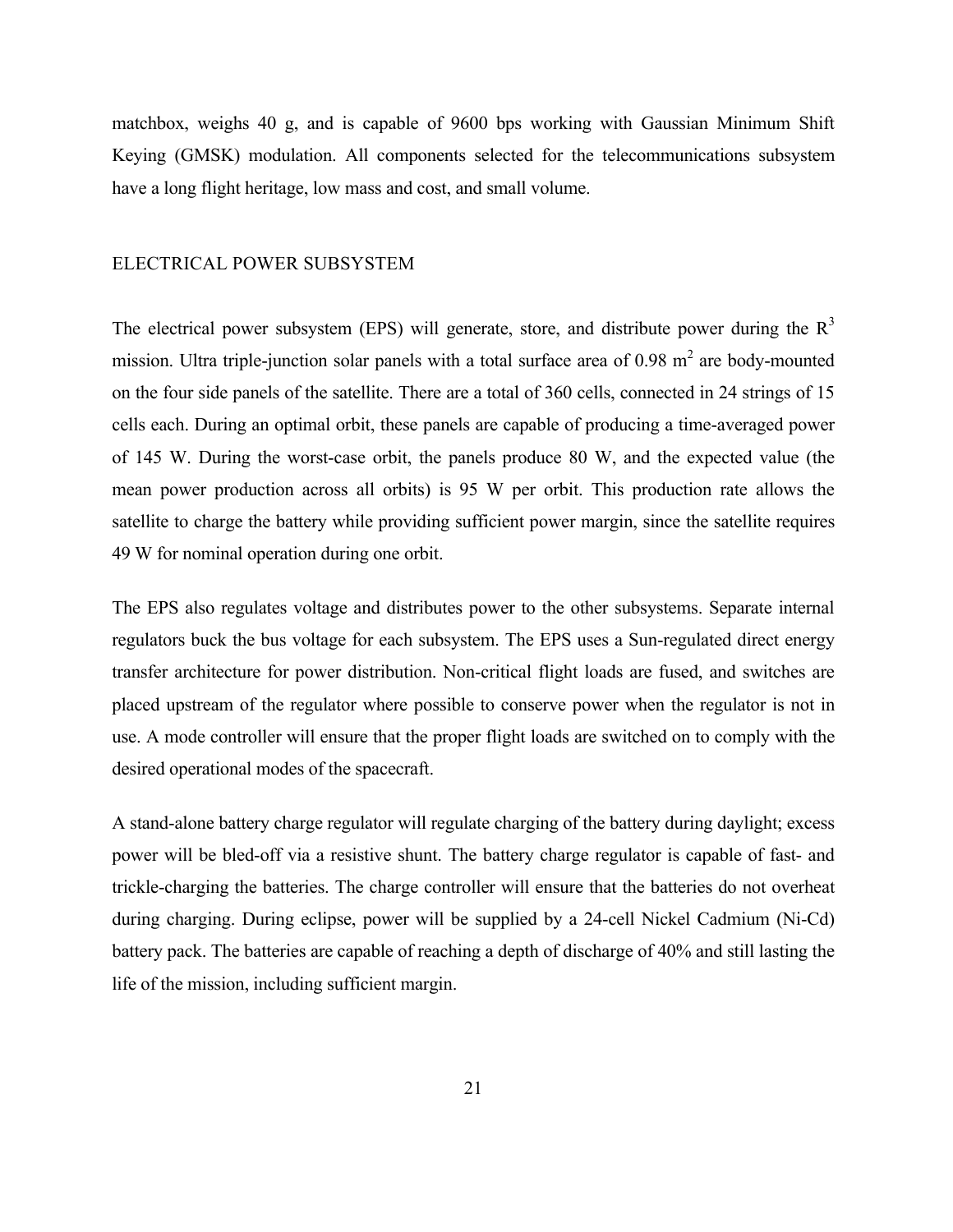The spacecraft bus will be powered directly via the solar panels and batteries. To prevent operation before the satellite is a safe distance away from the launch vehicle, three magnetic inhibits on the high side and one on the low side of the batteries will prevent turn on before the flight computer deems it acceptable. Another set of inhibits, called light band separation switches, will be located between the solar panels and the spacecraft loads in a similar configuration to the battery inhibits. When the satellite detaches from the launch vehicle, the light band switches will close and allow the solar panels to supply power to the flight loads.

# STRUCTURES SUBSYSTEM

The structure of the  $R<sup>3</sup>$  satellite is designed entirely out of aluminum (Al 6061-T6) to reduce weight and cost. The structure forms a 46 x 46 x 57 cm rectangular prism, which provides adequate margin in each direction to accommodate external instruments such as solar panels or antennas and still remain within the volumetric constraints of the program. To remove as much excess weight as possible, each side of the satellite will feature triangular patterned cutouts, leaving enough material to maintain structural integrity and properly mount all equipment. All instruments will be mounted directly to the faces to minimize internal structure and create a simple and stable final assembly. The visible camera, microbolometer, and patch antenna will be mounted on the nadir face, while the launch vehicle interface ring will dominate the zenith face. Solar panels will be lofted from the side faces to isolate them from the thermal deformation of the aluminum plates and keep the solar panel substrate from bearing a load. The star tracker will be mounted on a chamfered corner with attention paid to avoiding any light contamination from the Earth or from the satellite itself.

Finite-element analysis of the structure will show that it can withstand expected launch loadings of approximately 20 g's. Similarly, modal analysis will show that the structure's natural frequency avoids any expected launch frequencies.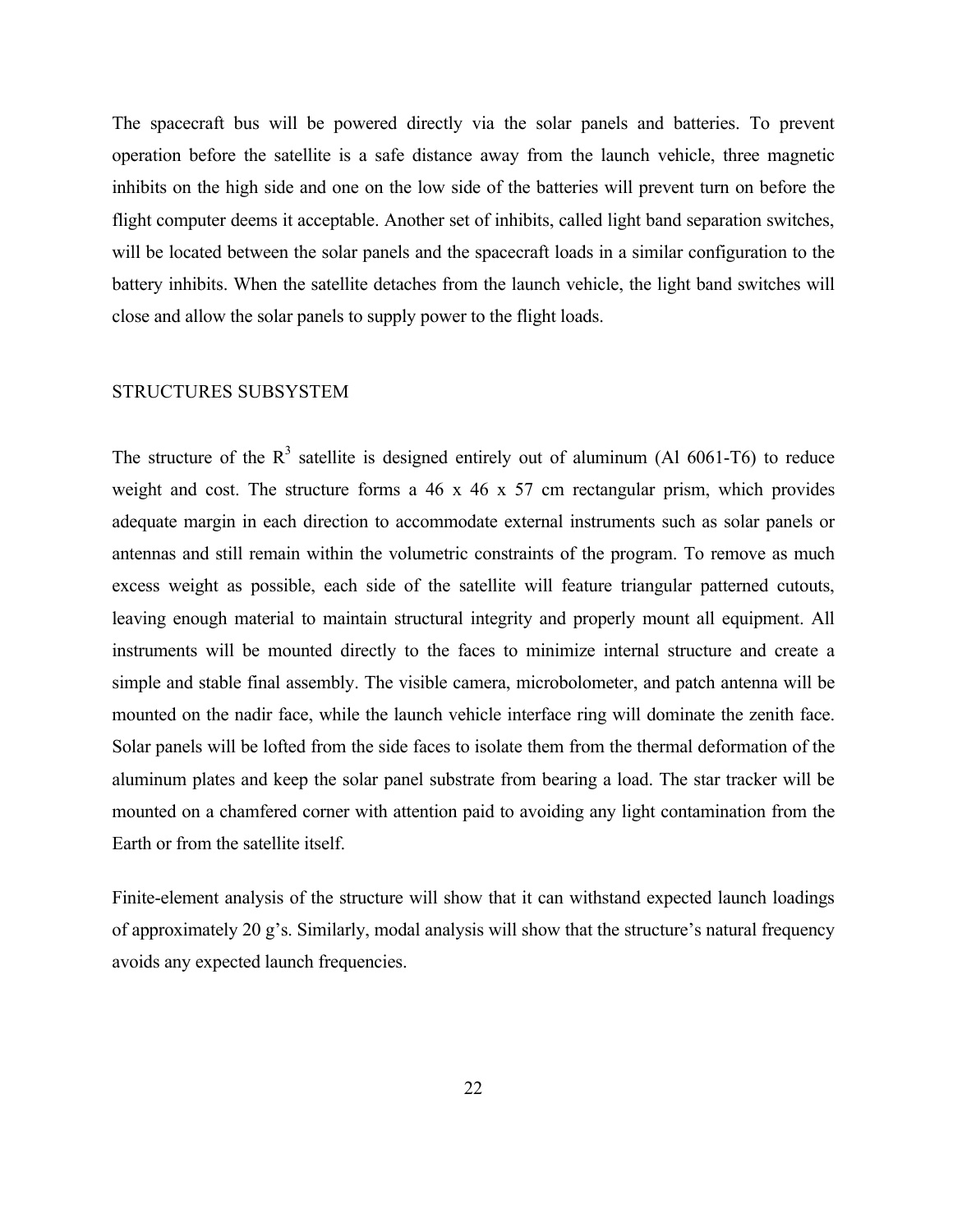### **Launch Interface**

Since the  $R<sup>3</sup>$  satellite will be a secondary payload, it must separate with as little disturbance to the launch vehicle as possible. A non-pyrotechnic separation system is desirable. The University Nanosat Program provides each flight satellite with a Mark II motorized Lightband launch separation system, produced by Planetary Systems Corporation.

The Lightband is a non-pyrotechnic, low shock, motorized clamp band. One ring is bolted to the satellite body using 24 attachment points. The other ring is bolted to launch vehicle interface and includes the motor and separation springs. The two rings are then compressed together and the clamps are engaged. On orbit, the motor engages and releases the clamps, allowing the separation springs to release and gently push the satellite away from the launch vehicle. On the  $R<sup>3</sup>$  satellite, the satellite-side ring is mounted to the zenith-facing plate and thus does not interfere with the science instruments.

The provided Lightband is 38.1 cm (15 inches) in diameter, as is the corresponding bolt-hole pattern on the satellite body. In its stowed configuration, the Lightband is approximately 5.3 cm (2.1 inches) tall. The assembly will extend outside the satellite envelope.

# THERMAL CONTROL SUBSYSTEM

The primary requirement of the thermal control subsystem is to maintain all spacecraft components and hardware within their operational and survivable temperature ranges during all phases of the mission, excluding end-of-mission disposal. This will be accomplished using as much passive control as possible. In circumstances where specific components require more stringent thermal control, active mechanisms will be employed. Passive devices are preferred because of the risk and complexity associated with active devices, but the need for each type of thermal control will be determined through thermal modeling and analysis.

Thermal analysis of the  $R<sup>3</sup>$  satellite will be conducted on three separate finite differencing models: single-node, six-node, and detailed. The first two analyses have been completed, and the detailed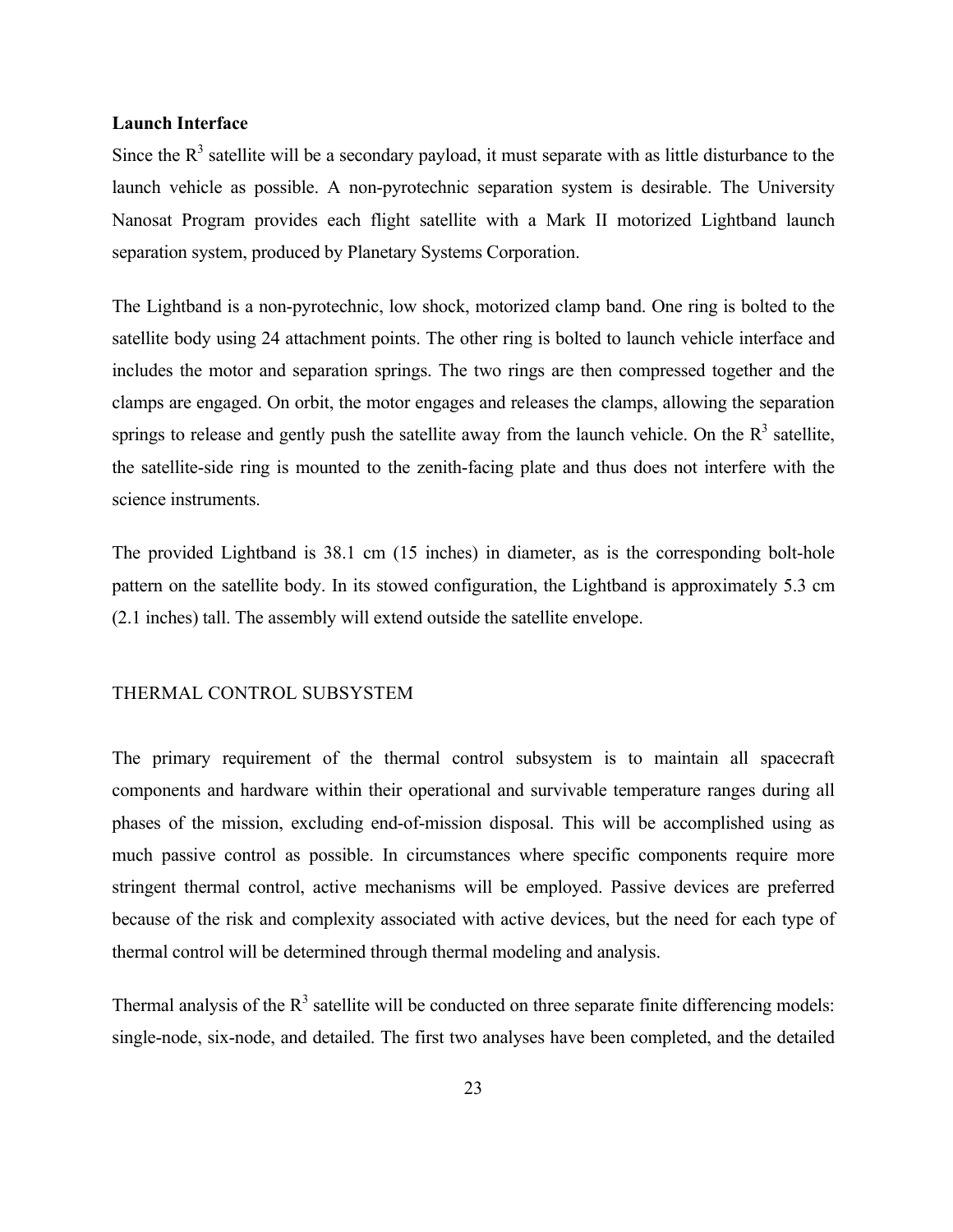analysis is currently in progress. Heating conditions included in each of the analyses were direct solar, albedo, Earth IR, and both internal and external radiative and conductive heating.

The first and simplest model consisted of a single node, assuming the satellite to be a sphere to give a basic understanding of the range of temperatures experienced by the spacecraft. A second model, created in MATLAB, consisted of six nodes, with each node representing a face of the spacecraft and all attached components. The model was run for four different environmental heating cases: worst-case hot on-orbit, worst-case cold on-orbit, safe mode, and pre-startup. An identical six-node model was created in Thermal Desktop and was used to validate the outputs of the finite differencing code. Based on the hottest and coldest temperatures experienced by each face of the spacecraft, all components require some form of thermal control except for the solar cells, magnetic latching, and voltage converter. Most of the components can be passively maintained within their operational and survivable temperature ranges by applying thermal coatings, multi-layer insulation, and intelligent packaging methods. For components that require additional heating, small resistive heaters will provide active thermal control.

The final model represents the satellite on an individual component level and was created using Thermal Desktop, a SINDA/FLUINT solver. The detailed model allows for each component to be thermally analyzed within the expected environments, and thermal control devices such as insulation, coatings, and heaters can be added to determine their effects. Upon completion of the detailed thermal analysis, the type and quantity of thermal control components will be determined, taking the current hardware and packaging into consideration. Associated risks and mitigation strategies will be analyzed after component selection.

### COMMAND AND DATA HANDLING SUBSYSTEM

The command and data handling (C&DH) subsystem is responsible for all the computational aspects of the spacecraft, including command and telemetry handling, power monitoring and management, thermal monitoring and management, payload image processing, and attitude determination and control. The C&DH subsystem is composed primarily of a floating-point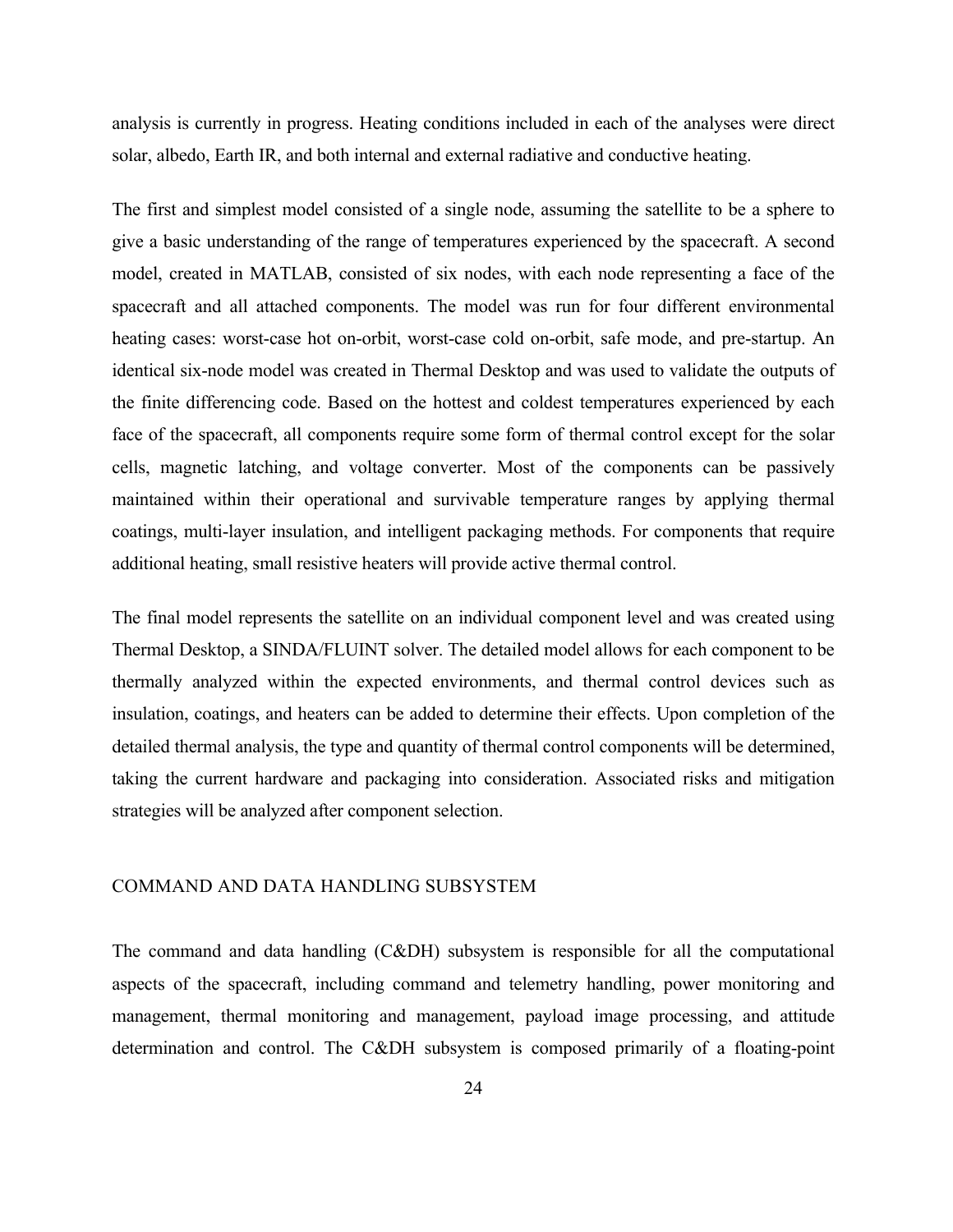Digital Signal Processor/Field-Programmable Gate Array (DSP/FPGA) combination processor board and a power/sensor board.

The processor board contains two 128-megabyte volatile memory banks (one for the DSP and one for the FPGA) and 256 megabytes of nonvolatile memory. The DSP will run the flight software and perform the image processing, while the FPGA will process the interface logic for subsystems external to the C&DH subsystem. These external subsystems are connected through the interface electronics on the power/sensor board. Communication between the DSP and the FPGA is facilitated by a high-speed internal data bus.

The power/sensor board takes power from the EPS and converts it to the proper voltages for the rest of the C&DH components. This board includes all the physical interfaces that connect to the rest of the spacecraft. RS422 data buses are used to interface with the GPS, star tracker, and transceiver. A Serial Peripheral Interface (SPI) bus is used to communicate with the multiplexed analog to digital converter (to which all analog inputs are connected). An IEEE1394a bus interfaces with the visible camera, while a standard camera interface is used to interface with the microbolometer. Transistor-Transistor Logic (TTL) will be used to connect the reaction wheels and torque rods to the C&DH subsystem.

The nonvolatile memory will utilize triple modular redundancy, since it will be temporarily storing mission data in addition to operation data and since the volatile memory will be scrubbed by the FPGA. The Joint Test Action Group (JTAG) interface to the DSP will be accessible to the FPGA for Single Event Upset (SEU) and Single Event Lockup (SEL) mitigation. The C&DH electronics will be encased in a 7.62 mm thick aluminum case to reduce electromagnetic interference and radiation effects. An additional thin layer of tantalum will be used to provide additional radiation protection.

The C&DH subsystem will be connected to a host computer for development and debugging purposes through a JTAG port connected to the DSP. A JTAG emulator will enable the host to communicate with the C&DH subsystem via a USB port and allow for code uploading as well as debugging features such as printouts and break points.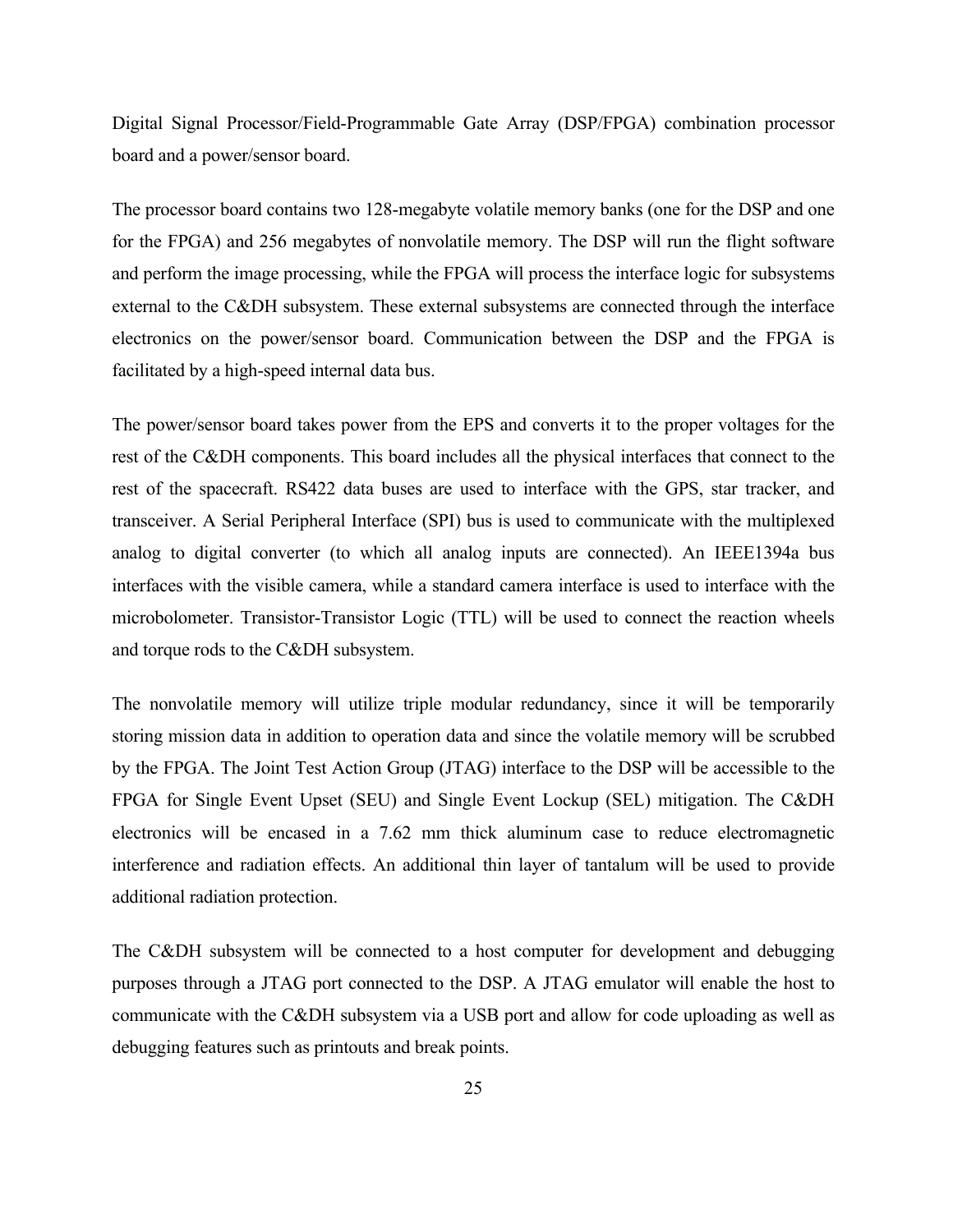# FLIGHT SOFTWARE SUBSYSTEM

The  $R<sup>3</sup>$  satellite's flight subsystems are connected to and controlled by the C&DH subsystem, which will run customized flight software (FSW). The flight software will be written in a modular manner using the C/C++ languages and will contain a persistent operating system embedded on the C&DH subsystem. Separate tasks will be switched in the same manner as processes or threads are switched on common personal computers. Tasks are contained within separate modules designed for modularity and reuse.

The modules will receive commands and action sequences from mission control via the telecommunications subsystem. These commands will be translated into predetermined spacecraft actions and operating signals, which will be programmed before launch. The operating signals will be concurrent sequences that will perform blocking on the required components in a prioritized closed-system manner. This design will allow the flight software to run multiple tasks while concurrently accepting and executing new commands and sending requested telemetry and science data.

The concurrent collection and distribution of data will be mediated by a central data repository with select meta-data. Data will be gathered from the science and engineering devices and versioned into memory with time and date stamps for future reference. The lifespan, downlinked priority, and importance of all data can be modified and controlled via ground command, but default values will be given to enable autonomous operation. Ground control of these parameters can be as fine-tuned as selecting individual data sets or can be generalized to threshold filtering and selecting of data.

The flight software is also required to control specific subsystem functionality. Two examples of this are the attitude control subsystem, which requires control functions to analyze and respond to environmental variables, and the electrical power subsystem, which requires a monitoring and management function to respond to internal constraints and levels.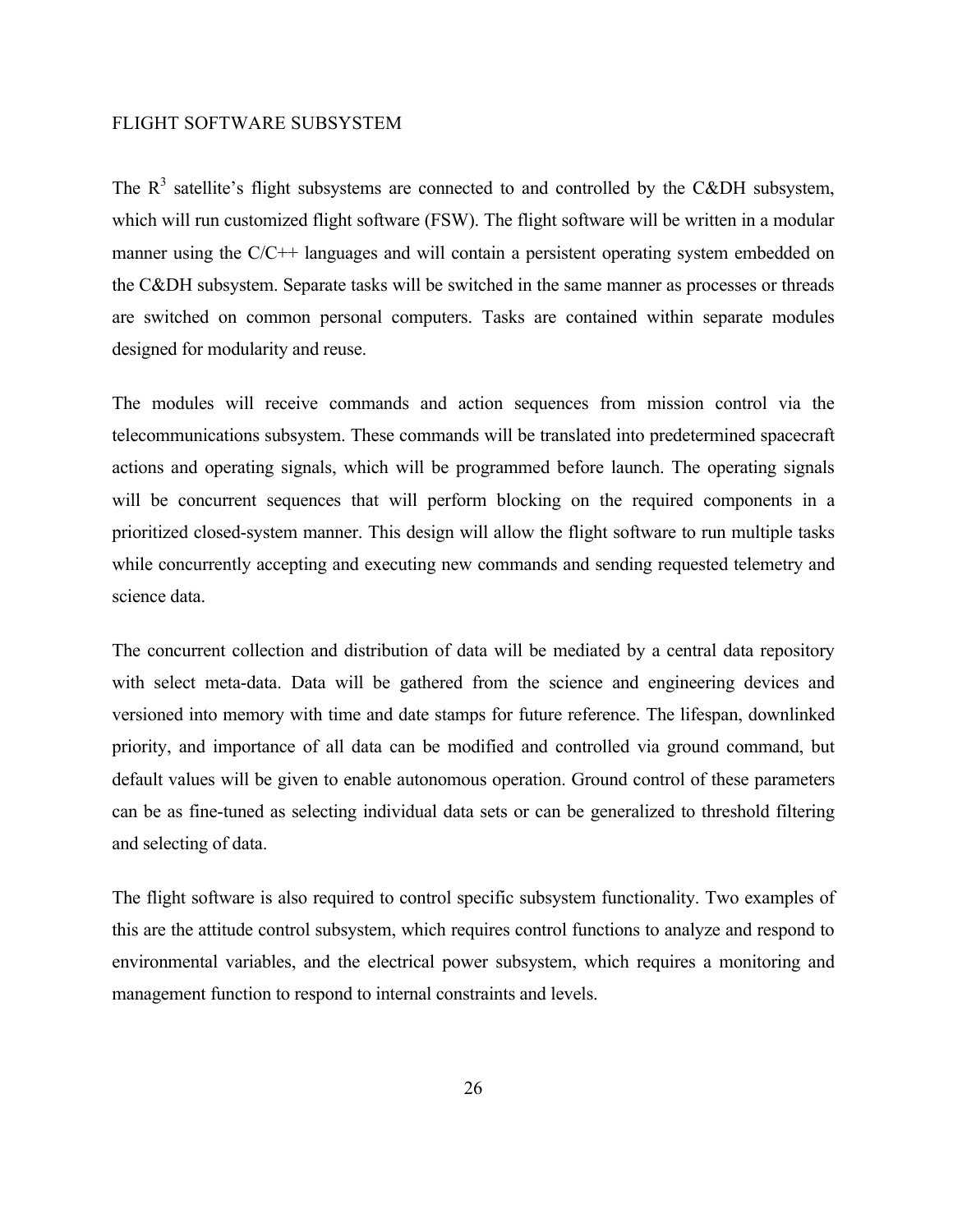Finally, the flight software is responsible for fault protection, which involves frequent overall health checks of the satellite to determine if a problem has occurred. If the flight software senses a problem, it will automatically execute a series of preset functions to reach a resolution. In more extreme cases, the flight software can detect that certain actions, such as communication with the ground, have not been performed for extended period of time. The software can then respond on a preset time delay in the case of total failure. In the case of complete failover, the flight software operates in a separate mode with minimal functionality, allowing problems to be diagnosed via ground analysis of onboard telemetry.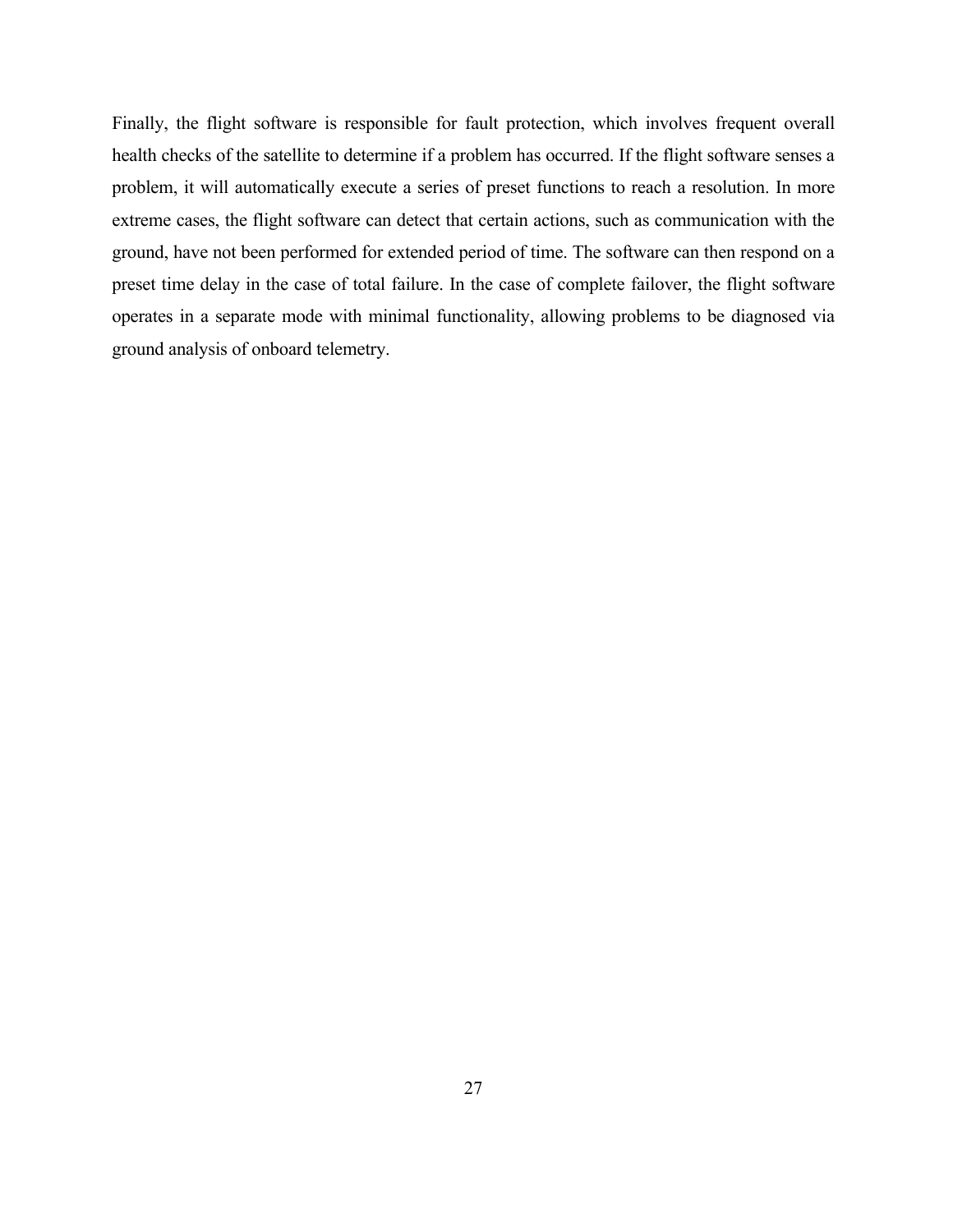### SCIENCE INSTRUMENTS

#### RADIATION DOSIMETER

The  $R<sup>3</sup>$  satellite will use a radiation dosimeter to quantify the radiation environment surrounding an uncooled microbolometer, and the resulting data will be used to assess the effect of radiation on the microbolometer's performance. The dosimeter selected for the  $R<sup>3</sup>$  spacecraft is the Dosimetry Intercomparison and Miniaturization Experiment 1 (DIME-1).

DIME-1 was designed by Clemson University under the direction of Dr. Peter McNulty. DIME-1 is a small (10 x 15 cm) circuit board printed with a variety of integrated circuits (IC's) to perform radiation dosimetry. There are two types of dosimeters used on the DIME-1. Three Ultra-Violet Programmable Read-Only Memory (UVPROM) units will measure the total dosage of ultra-violet radiation, as well as provide a quantification of Single Event Upsets (SEU). The UVPROM units are affected by various types of radiation, from large proton radiation to much smaller radiation types. In addition, six Radiation-Sensing Field-Effect Transistor (RADFET) units will be used with varying levels of shielding to provide calibration of shielding effects. DIME-1 also possesses a small microprocessor for handling and manipulating data before passing it on to the central processor. The dosimeter flies in an unpowered state for large periods of time, only powering on periodically to read the memory IC's to update the total dose and SEU data. In its powered state, DIME-1 uses less than one watt of power. The dosimeter will be situated close to the microbolometer in order to most accurately measure the radiation environment that the microbolometer experiences.

#### MICROBOLOMETER

The  $R<sup>3</sup>$  satellite will use a microbolometer to produce thermal images, which will be used in conjunction with image processing algorithms to accomplish thermal feature detection. The use of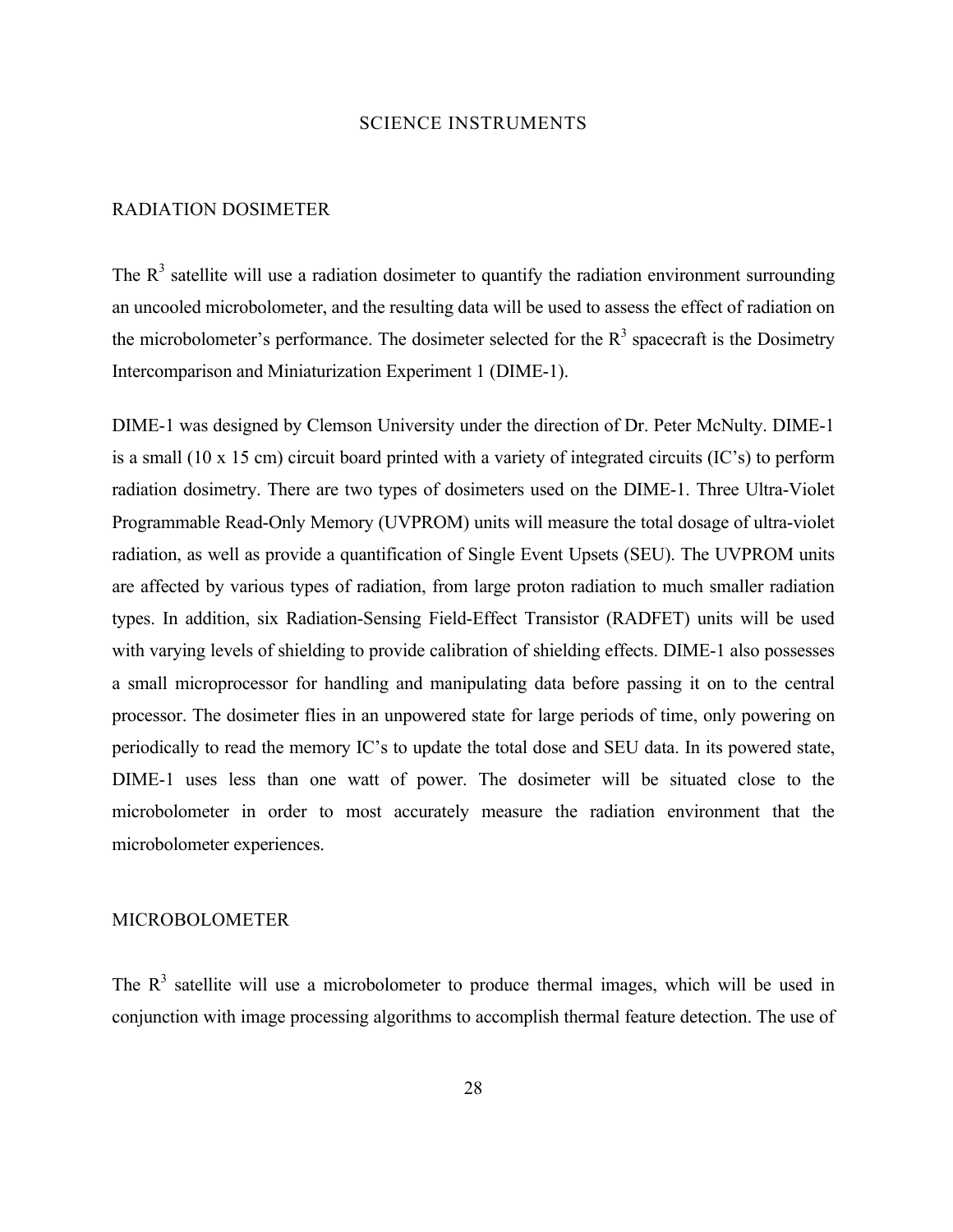an uncooled microbolometer instead of a more traditional cryogenically cooled thermal imager will result in significant mass savings and allow for rapid integration with the flight system.

The microbolometer consists of a 640 x 480 array of thermal sensor elements. Incoming light with wavelengths of about 8-13 µm will excite the thermal sensors, causing a change in their resistance. The potential differences across the sensors will then be measured and converted to a temperature corresponding to the emission of the measured electromagnetic energy. Raytheon Vision Systems will supply the microbolometer array and readout electronics as part of a UE460 camera engine. The camera engine will output a digital signal of the potential differences measured by the array element.

The array and camera engine system will be fastened to a machined coupler that will attach to an infrared lens. The baseline lens is a manual focus Ophir SupIR f/1 100 mm lens (model number 65040), which will be focused to infinity. The lens has a primary diameter of 10 cm, resulting in a diffraction limit of 34 arcseconds for radiation at 13.6 µm. Combined with the microbolometer, it will give a field of view of 9.1° x 6.8° (crosstrack by downtrack), with a pixel width (instantaneous field of view) of 51 arcseconds.

The  $R<sup>3</sup>$  team calculated the expected amount of pixel smearing, a blurring effect due to the slight shift in image footprint during the time necessary to acquire an image. At an altitude of 500 km, the image footprint will be 79 x 60 km, giving each pixel a width of 124 m. The microbolometer has a thermal time constant of less than 0.016 s. In that time and at an altitude of 500 km, the image footprint will move downtrack by 0.9 pixels, causing slight pixel smearing. At higher altitudes, the image footprint will be larger, resulting in coarser resolution but less pixel smearing.

# VISIBLE IMAGER

The  $R<sup>3</sup>$  satellite will use a visible camera to image specified regions on the surface of the Earth, and the resulting visible images will be used to provide context for the thermal images obtained from the microbolometer. The camera selected for this task is the Grasshopper (model GRAS-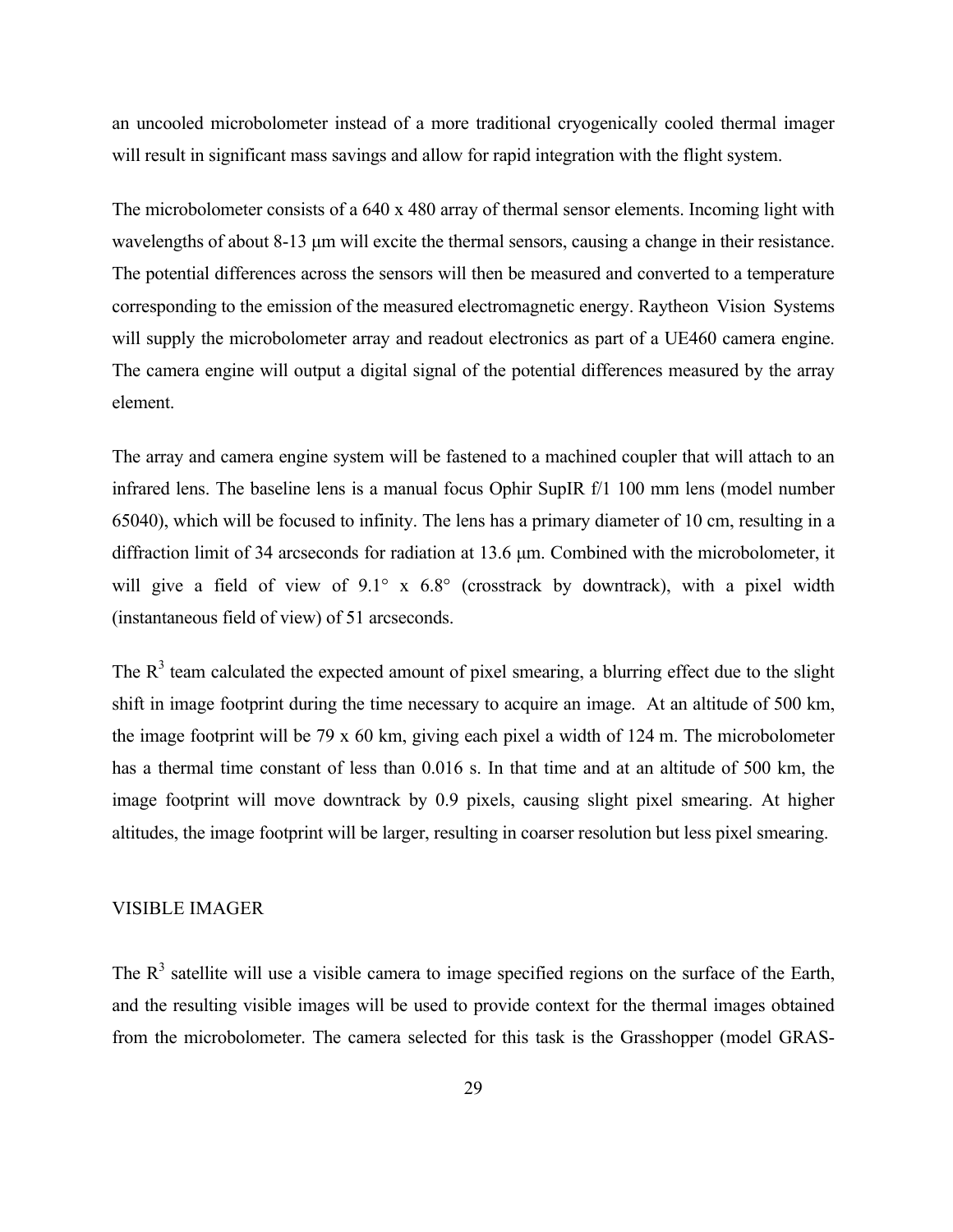14S3C) manufactured by Point Grey Research Inc. This is a 1.4-megapixel camera with a 1384 x 1032 CCD (Charge-Coupled Device) array.

The camera lens was selected to give the best overall performance (considering field of view, resolution, and pixel smearing) in the range of altitudes from 300 to 1000 km. The selected lens is a Fujinon HF25HA-1B fixed focal length lens, which will be focused to infinity. This lens has a primary diameter of 2.5 cm, resulting in a diffraction limit of about 7 arcseconds for red light. The lens will provide an angular field of view of 14.6° x 10.9° (crosstrack by downtrack), with a pixel width of 38 arcseconds. This field of view is larger than microbolometer field of view, allowing the visible camera to provide a wider context for the thermal images.

As with the microbolometer, the expected amount of pixel smearing was calculated. At an altitude of 500 km, the image footprint will be 127 x 95 km, giving each pixel a width of 92 m. For a shutter speed faster than 0.01 s and at an altitude of 500 km, the satellite's ground track will shift by less than one pixel, which is negligible. At higher altitudes, pixel smearing will be decreased further, but resolution will also decrease.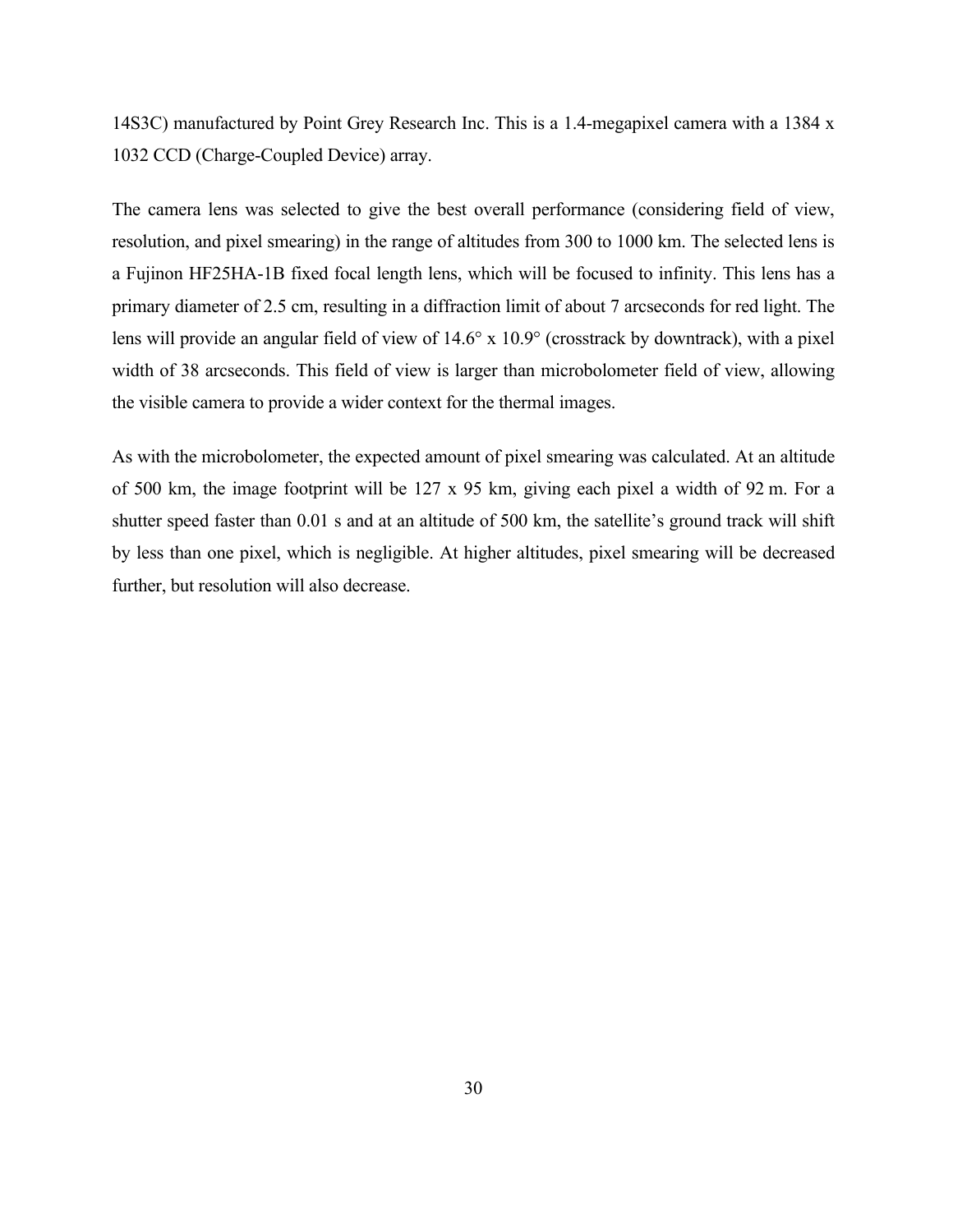### MISSION DESIGN

#### IMAGE PROCESSING ALGORITHMS

Two types of image processing algorithms will detect thermal features onboard the  $R<sup>3</sup>$  satellite; the first is known as the blobber algorithm and the second is based on edge detection theory.

The blobber algorithm detects contiguous areas whose pixels belong to a specified intensity range. A contiguous area, or blob, is defined as one for which each pixel has at least one of the eight neighboring pixels also belonging to the same area. The intensity range is defined based on the thermal signature of the feature to be detected. Scanning the image, the pixels that belong to the intensity range are differentiated from the ones that do not. Next, contiguous areas, or blobs, are extracted, while isolated pixels within the intensity threshold are discarded. The algorithm then calculates the area of each detected blob and selects the blobs that should be kept based on the expected area of the features to be detected. Finally, the algorithm provides the option to calculate the precise coordinates of the center of brightness of the detected feature.

The second type of algorithm is based on edge detection theory, which involves superposing the image with a "mask" containing weight coefficients. The output image is calculated by multiplying the pixel value by the mask coefficient. An illustration of this process is given in Equation 1 and Figure 2 below, where  $a_{ij}$  are the original image pixels,  $m_{ij}$  are the mask weight coefficients, and  $b_{ij}$  are the output image pixels.

$$
b_{22} = (a_{11} \times m_{11}) + (a_{12} \times m_{12}) + (a_{13} \times m_{13}) + (a_{21} \times m_{21}) + (a_{22} \times m_{22})
$$
  
+ 
$$
(a_{23} \times m_{23}) + (a_{31} \times m_{31}) + (a_{32} \times m_{32}) + (a_{33} \times m_{33})
$$
 (1)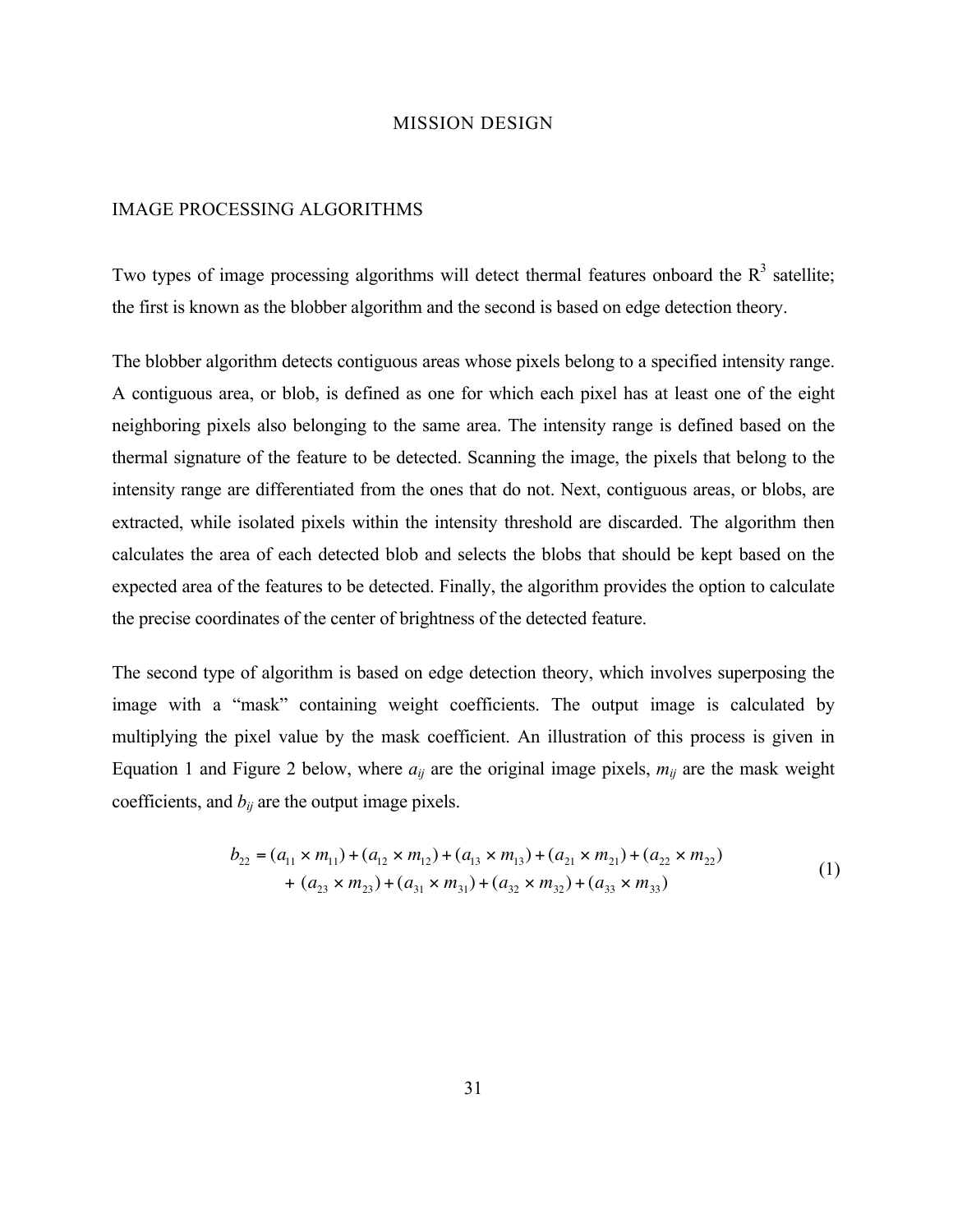| $a_{11}$ | $a_{12}$        | $a_{13}$               | $a_{ln}$ |
|----------|-----------------|------------------------|----------|
| $a_{21}$ | $a_{22}$        | a <sub>23</sub>        | $a_{2n}$ |
| $a_{31}$ | a <sub>32</sub> | <b>a</b> <sub>33</sub> | $a_{3n}$ |
|          |                 |                        |          |
|          |                 |                        |          |

| $m_{11}$ | $m_{12}$ | $m_{13}$ |
|----------|----------|----------|
| $m_{21}$ | $m_{22}$ | $m_{23}$ |
| m31      | $m_{32}$ | m33      |

| $b_{11}$ | $b_{12}$ | $b_{13}$ | $\mathbf{b}_{\ln}$ |
|----------|----------|----------|--------------------|
| $b_{21}$ | $b_{22}$ | $b_{23}$ | $b_{2n}$           |
| $b_{31}$ | $b_{32}$ | $b_{33}$ | $b_{\rm 3n}$       |
|          |          |          |                    |
|          |          |          |                    |

Figure 2. Illustration of the edge detection algorithm process.

The algorithms can be used separately or together. By itself, the blobber algorithm can detect features of interest, such as wild fires. With the edge detection algorithm, it can perform detection of eddies and Gulf Stream tracking, useful for environmental purposes as well as military applications.

#### ORBIT LIFETIME STUDY

In order to define potential orbits that would be acceptable for the  $R<sup>3</sup>$  mission, the  $R<sup>3</sup>$  team first had to determine the range of acceptable initial orbit altitudes, which is limited due to the direct relationship between initial altitude and orbit lifetime. The lower end of the altitude range is bounded by the length of the baseline science mission, which consists of the mission phases from startup through normal operations (approximately 192 days, or 0.52 years). The upper end of the altitude range is bounded by the deorbit requirement imposed by the UNP User's Guide, which states that the satellite must deorbit within 25 years of the end of its mission. For the  $R<sup>3</sup>$  mission, this means the satellite must deorbit after completion of the baseline science mission plus 25 years (approximately 9323 days, or 25.52 years).

To ensure that these constraints would be met, an orbit lifetime study was conducted using Program to Optimize Simulated Trajectories (POST II). Two end-state altitudes were considered. First, an end-of-usable-life altitude of 200 km was selected; when this altitude is reached, the "End of Mission" mission phase will commence, including end-of-mission safing. Second, a disposal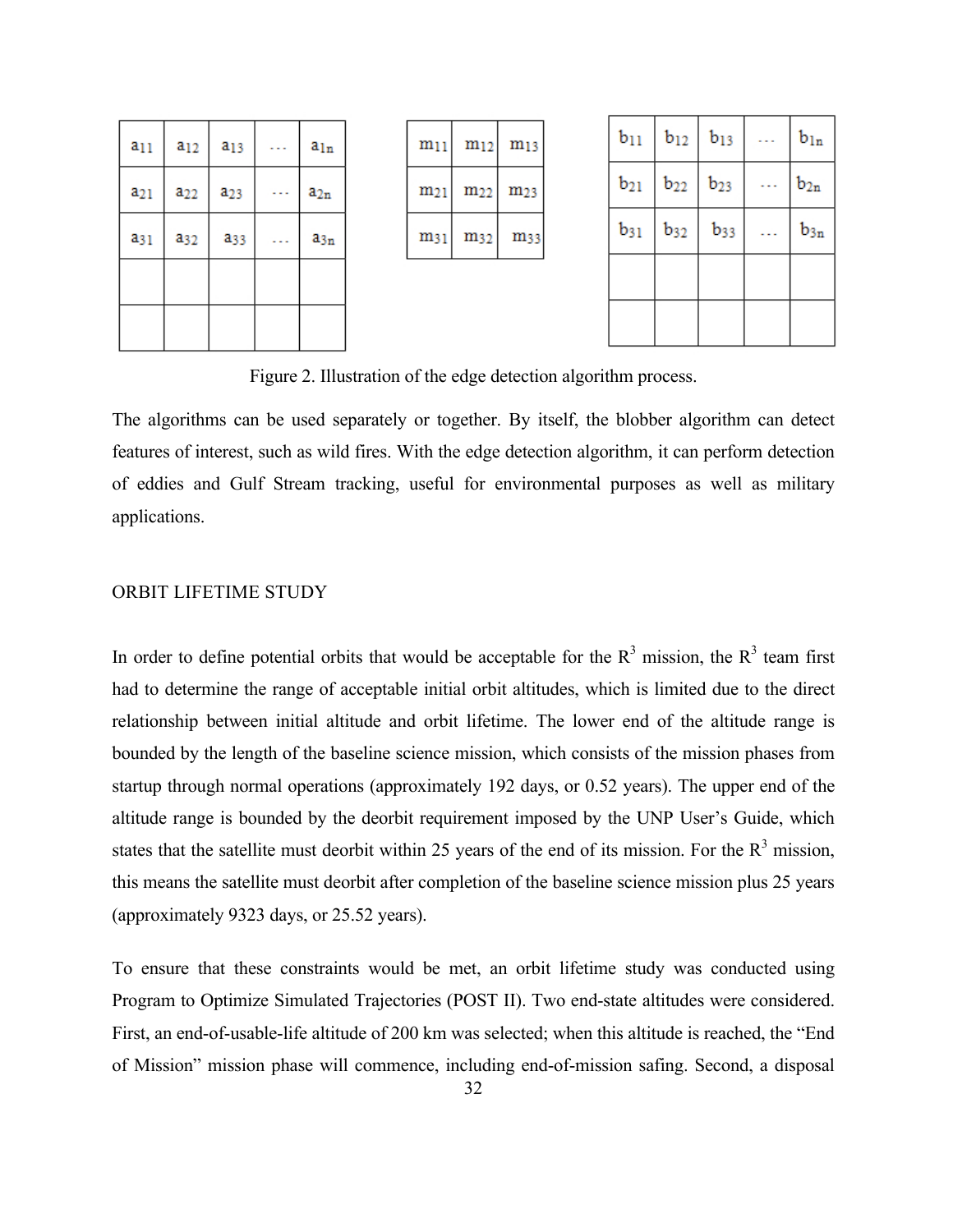altitude of 78 km was defined; at this altitude the satellite's aluminum structure will break up in the Earth's atmosphere.

The orbit lifetime study using POST II considered circular orbits at various altitudes, including the upper and lower limits of the International Space Station (ISS) altitude range (278-460 km). The orbit lifetime until the end-of-usable-life altitude (200 km) and until the disposal altitude (78 km) is reported in Table 5. The satellite always reached the disposal altitude within three days of reaching the end-of-usable-life altitude.

| <b>Initial</b><br>Altitude (km) | <b>Orbit Lifetime</b><br>(Unit 200 km) | <b>Orbit Lifetime</b><br>(Unit 78 km) |
|---------------------------------|----------------------------------------|---------------------------------------|
| 250                             | 5 days                                 | 8 days                                |
| 278*                            | 15 days                                | 18 days                               |
| 300                             | 29 days                                | 31 days                               |
| 350                             | 99 days                                | $101$ days                            |
| 400                             | 276 days                               | 278 days                              |
| $460*$                          | 2.2 years                              | 2.3 years                             |
| 500                             | 4.4 years                              | 4.4 years                             |
| 550                             | 10.2 years                             | 10.2 years                            |
| 600                             | 23.4 years                             | 23.4 years                            |
| 650                             | 52.4 years                             | 52.4 years                            |

Table 5. Orbit lifetime until satellite reaches end-of-usable-life altitude (200 km) and disposal altitude (78 km).

\*Upper and lower limits of ISS altitude range

Note that to achieve a six-month baseline science mission, a minimum orbit lifetime of 192 days is required, which corresponds to an initial altitude of roughly 382 km. To meet the deorbit requirement, a maximum orbit lifetime of 25.52 years is required, which corresponds to about 605 km altitude. Based on these figures, the  $R<sup>3</sup>$  team selected an altitude range of 300-600 km to be used for further mission analysis. While the lower limit of the altitude range precludes a sixmonth science mission, it adds flexibility to our mission by allowing the  $R<sup>3</sup>$  satellite to be launched with a wider variety of primary payloads, including most payloads travelling to the ISS.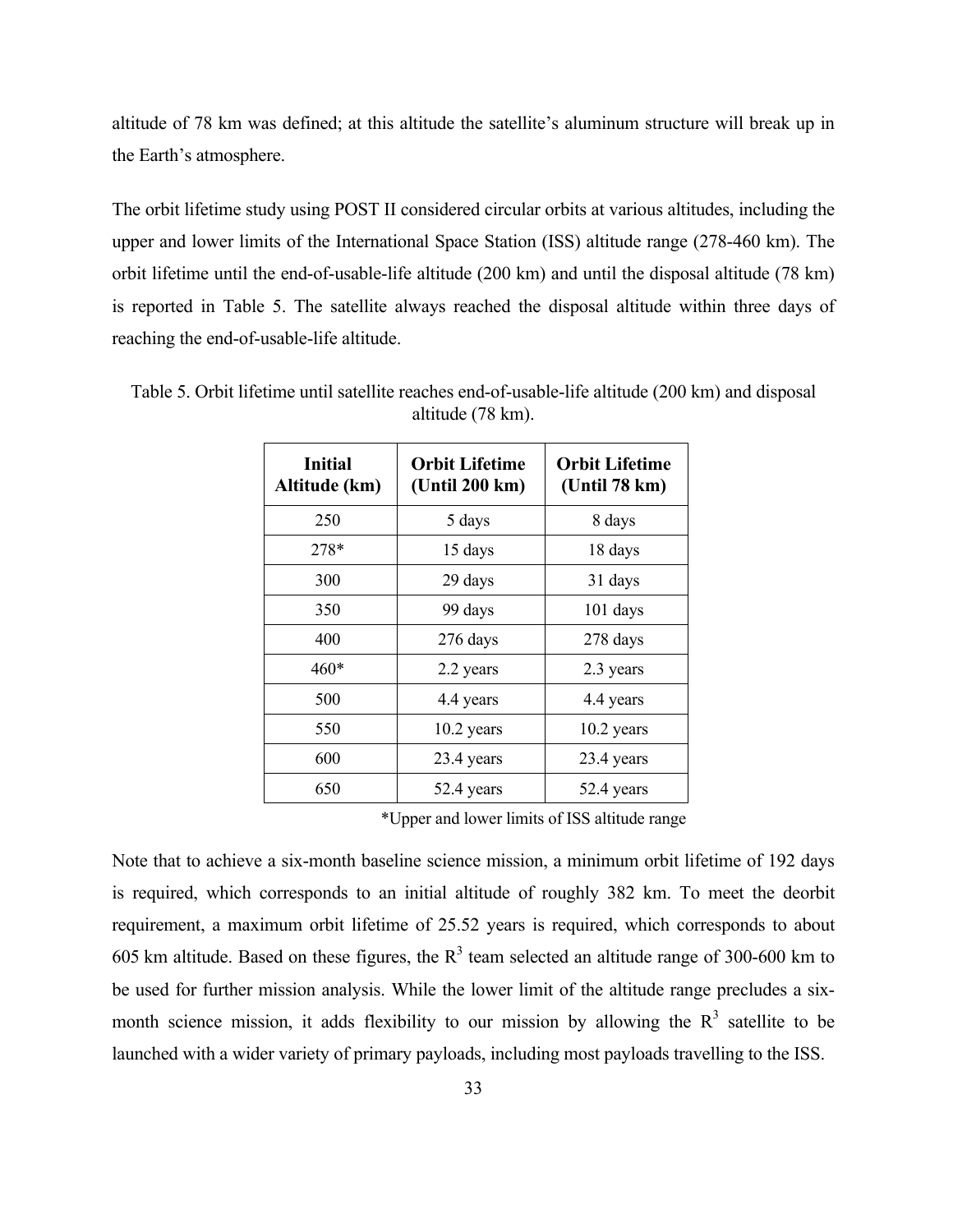# INITIAL SCIENCE ORBIT

If selected by the University Nanosat Program, the  $R<sup>3</sup>$  satellite will launch as a secondary payload following the completion of the competition. Since the launch vehicle and latitude of the launch site will depend on the primary payload, they will remain unknown throughout the design phase. Thus, the orbital elements (e.g., periapsis altitude, eccentricity, inclination, and argument of periapsis) that describe the initial orbit in which the  $R<sup>3</sup>$  satellite will be placed cannot be determined explicitly.

A number of mission parameters and subsystems depend on the initial science orbit. Higher altitudes affect the performance of the visible and thermal imagers by decreasing resolution, increasing the image footprint size, and decreasing pixel smearing. If the orbit is eccentric, these imaging parameters will vary throughout the mission. Thus, periapsis altitude and eccentricity will influence the selection of appropriate imaging features. In addition, each of the four previously mentioned orbital elements affect the number of overflights of the Georgia Tech tracking station and the quality of the communication signal, which in turn determine the duration of ground communication opportunities and the data volume downlink capability. The latter of these parameters has a direct impact on mission success, since it determines the amount of science data that can be returned. Even the design of the tracking station depends on the expected orbit, since the ground receiving antenna must be able to sweep through the appropriate azimuth and elevation ranges at a sufficient rate to track the satellite.

Since the orbit is not precisely known but affects many mission design parameters, a design space exploration was performed to gain a better understanding of the impact of various orbits on the overall mission characteristics. A total of 48 orbits were considered, with orbital elements selected from the ranges presented in Table 6. These orbital element ranges are considered to be the most likely scenarios based on potential launch vehicle and launch site combinations. Note that only circular orbits were considered; this decision was based on feedback from UNP representatives and served to simplify the design space.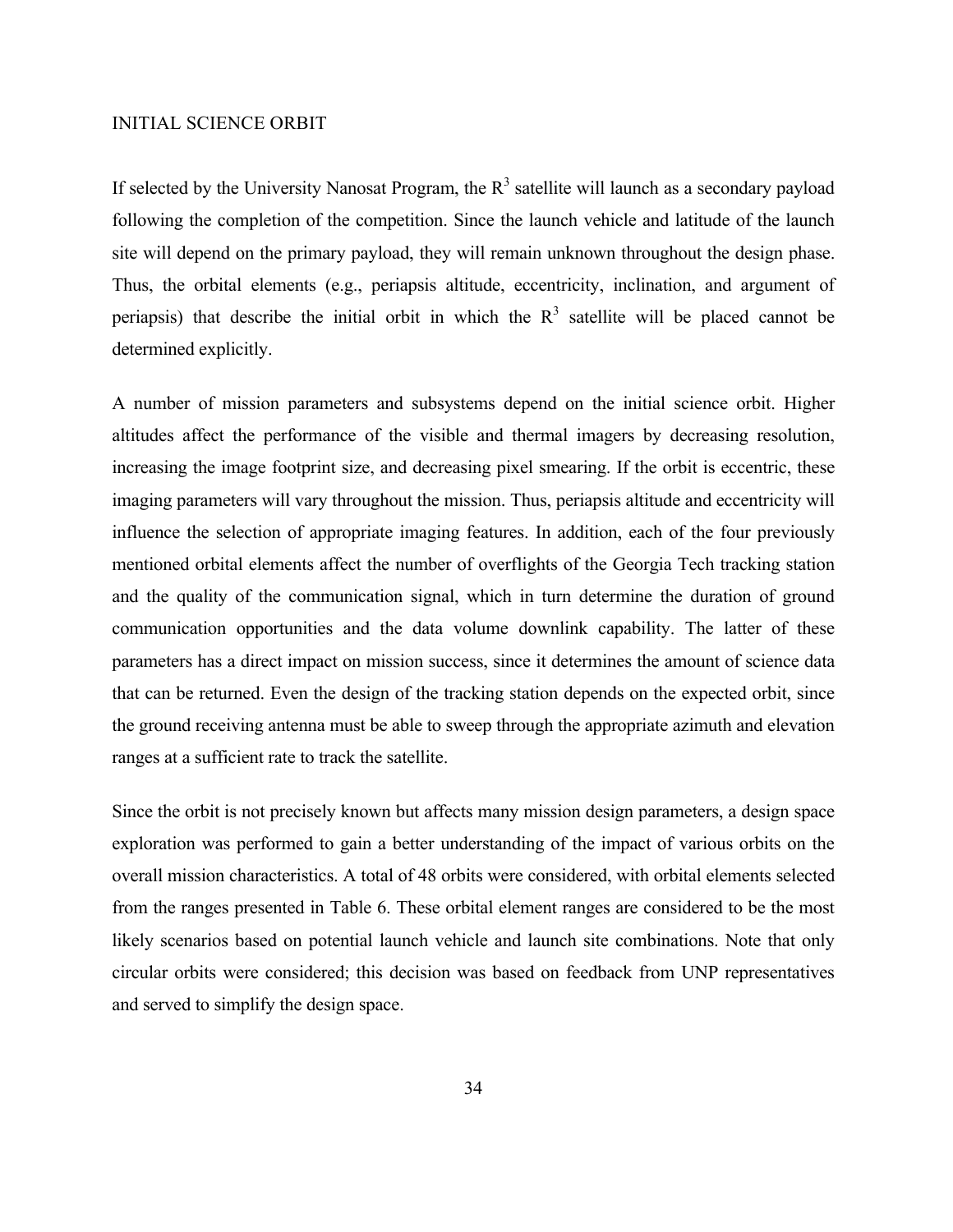| <b>Orbital Element</b>       | Range                     |
|------------------------------|---------------------------|
| Periapsis Altitude           | $300 - 600$ km            |
| Eccentricity                 | 0 <sub>0</sub>            |
| Inclination                  | $34^{\circ} - 90^{\circ}$ |
| <b>Argument of Periapsis</b> | $0^{\circ} - 360^{\circ}$ |

Table 6. Ranges of orbital elements considered in the orbit design space exploration.

Using Satellite Tool Kit (STK), the Georgia Tech tracking station and the  $R<sup>3</sup>$  satellite were modeled, and the 48 orbits being considered were simulated for a period of two weeks. The twoweek time period was chosen to reflect the mission planning cycle (the length of time over which the orbit will be propagated for use in selecting imaging features) and was considered to be representative of the full six-month mission. A number of outputs were collected, and sample statistics were calculated to describe the distribution of the outputs across the 48 orbits. These statistics are tabulated in Table 7 below.

| <b>Output Parameter</b>               | Min     | <b>Max</b> | Average | <b>Standard</b><br><b>Deviation</b> |
|---------------------------------------|---------|------------|---------|-------------------------------------|
| Number of Overflights                 | 18      | 62         | 37.5    | 14.8                                |
| Average Duration of Overflights (min) | 2.4     | 5.5        | 3.8     | 0.9                                 |
| Minimum Gap in Overflights (hrs)      | 1.5     | 11.3       | 5.1     | 4.2                                 |
| Maximum Gap in Overflights (hrs)      | 12.3    | 36.0       | 20.4    | 7.2                                 |
| Range (km)                            | 309     | 1363       | 681     | 260                                 |
| Azimuth (deg)                         | 54.9    | 312.6      | 198.3   | 82.8                                |
| Elevation (deg)                       | 20.9    | 83.0       | 46.8    | 18.8                                |
| Range Rate (km/s)                     | $-0.19$ | 0.33       | 0.001   | 0.11                                |
| Azimuth Rate (deg/s)                  | $-3.87$ | 4.88       | $-0.21$ | 1.48                                |
| Elevation Rate (deg/s)                | $-0.37$ | 0.55       | 0.004   | 0.13                                |

Table 7. Sample statistics describing the distribution of two-week output parameters across 48 potential orbits (where "overflights" refer to passes over the Georgia Tech tracking station).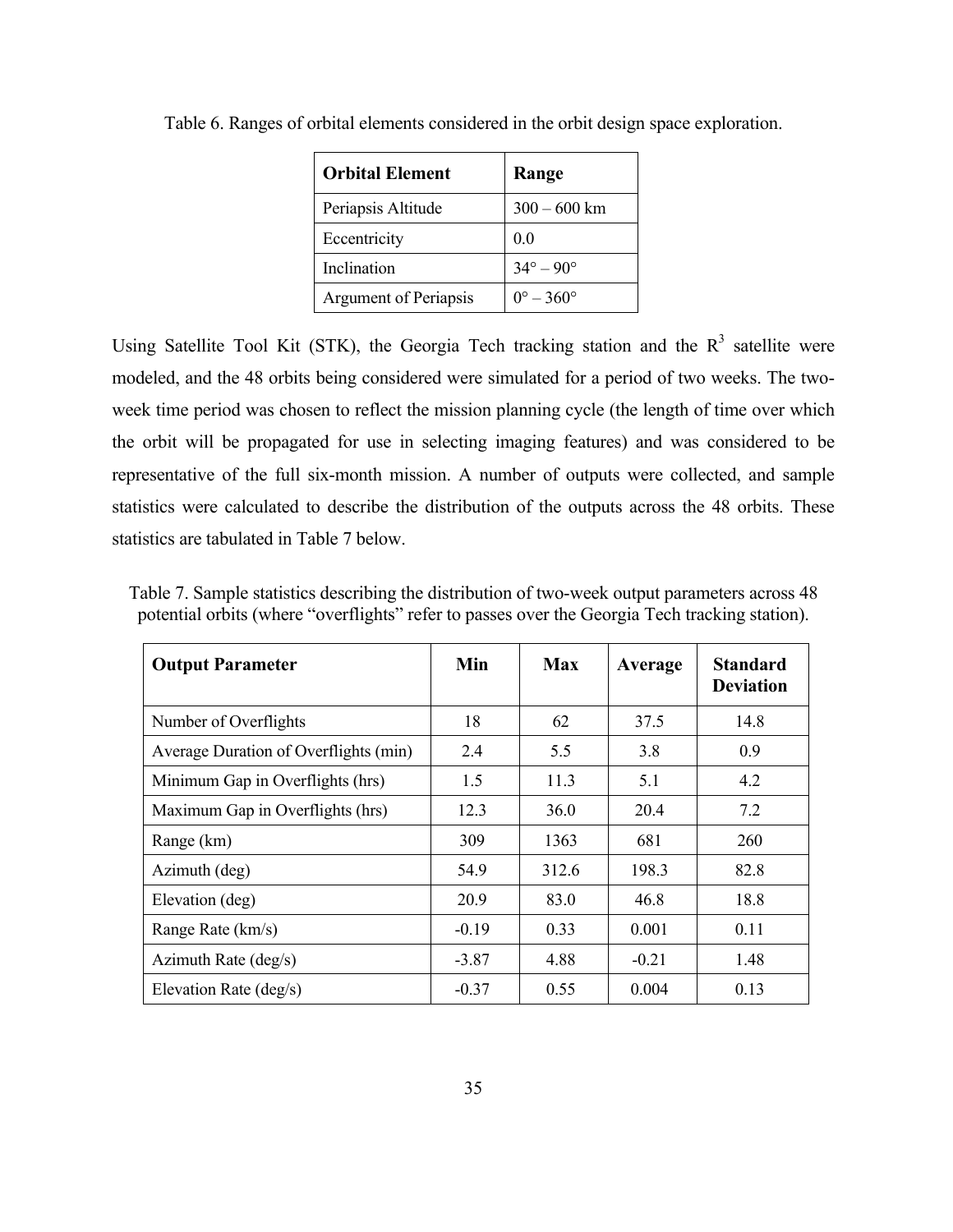# DATA RETURN STRATEGY

A study was performed by the C&DH lead, the Mission Design lead, and the Telecom lead to determine the following:

- 1. The downlink capability of the  $R<sup>3</sup>$  spacecraft in terms of expected orbits and possible transmit data rates at each point on each orbit to maintain margin.
- 2. The desired  $R<sup>3</sup>$  mission architecture in terms of how frequently images are collected and how many images are sent to the ground.
- 3. The data volume these different mission architectures would produce.

#### **Data Volume Downlink Capability**

Beginning with the STK model discussed in the Initial Science Orbit section above, a study was conducted of the 48 orbits being considered, which were again simulated for a period of two weeks. During this two-week period, outputs were collected for each pass over the tracking station of each of the 48 orbits. These outputs were elevation angle, range, and time (i.e., duration of the communication window).

Previously, a link budget was developed using Microsoft Excel that used fixed parameters from selected representative (or expected worst case) orbits. However, the large set of orbits considered requires a more adaptable link budget that does not involve manual parameter input. A much more accurate expected downlink capability was therefore computed by converting the link budget into a number of computer-coded interrelated equations. The orbit data from STK (described in the Initial Science Orbit section) was then be set as the input into this link budget code to output the maximum possible data volume to be downlinked for a two-week period. This process was repeated for each of the 48 orbits being considered.

In a typical link budget, the link margin is calculated as a function of data rate, and the goal is to maximize the margin. The approach used by the  $R<sup>3</sup>$  team reversed this process. A link margin of 3 dB was set in accordance with standard JPL (Jet Propulsion Laboratory) practices, and the data rate (*R*) was calculated as a function of link margin and other parameters, as shown in Equation 1.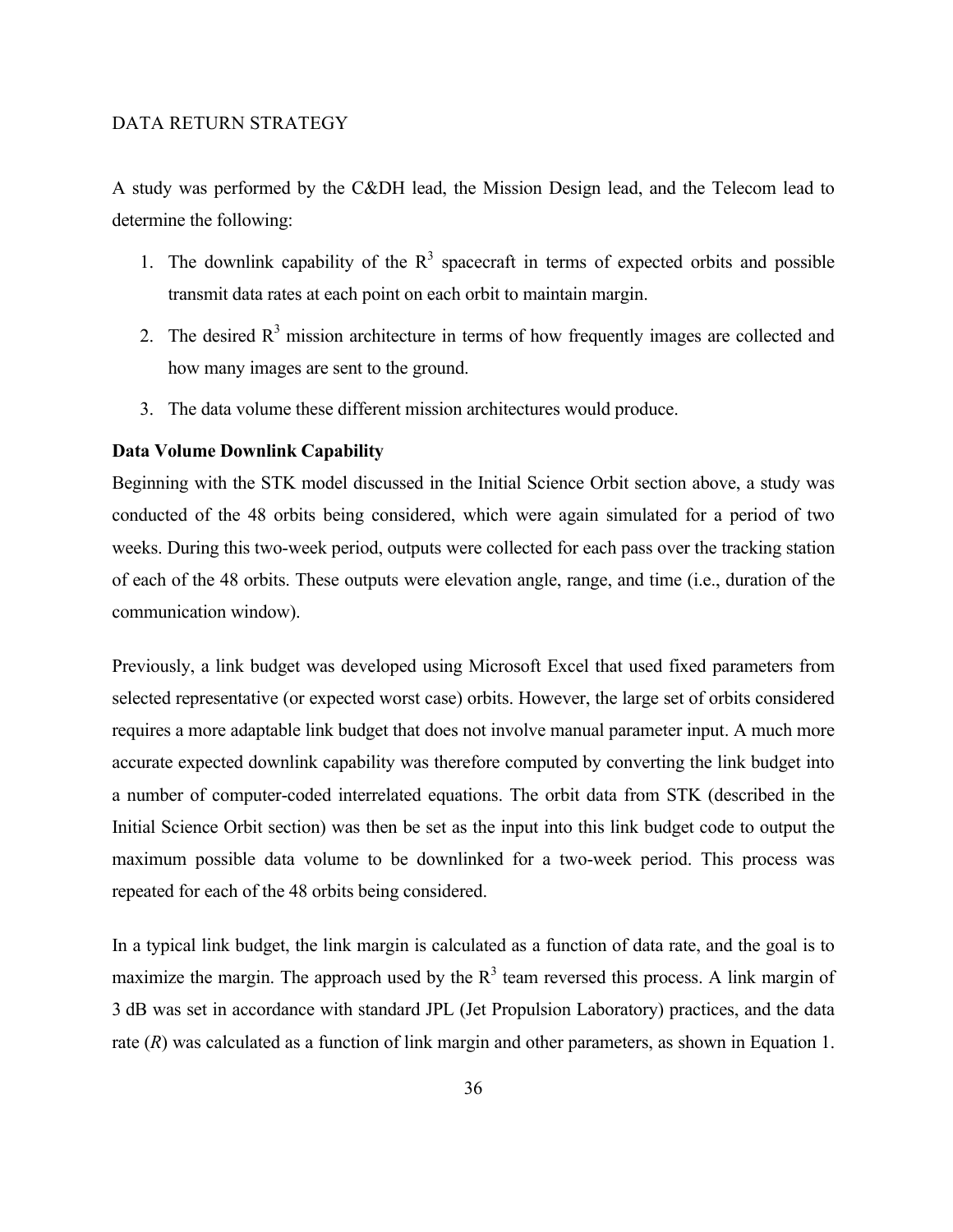The intent of the  $R<sup>3</sup>$  team was to maximize the data rate, improving the amount of science data that could be transmitted.

$$
R = P + L_G + L_1 + G_t + L_s + L_a + G_r - 10\log(k) - 10\log(T_s) - \frac{E_b}{N_0}
$$
 (1)

The parameters in the above equation are defined as follows:

- $P =$  transmitter power = 0 dB
- $L_G$  = ground line loss = -5.9 dB
- $L_l$  = transmitter line loss = -0.1 dB
- $G_t$  = transmitter gain = 0 dB (worst case)
- $L_s$  = space loss (calculated)
- $L_a$  = transmission path loss (calculated)
- $G_r$  = receiving antenna gain = 30 dB
- $k =$  Boltzmann's constant
- $T_s$  = system noise temperature = 6863 K
- $E_b/N_0 = E_b/N_0$  required + margin implementation loss = 9.8 + 3.0 1.5 = 11.3 dB

It is important to note that the maximum data rate of the  $R<sup>3</sup>$  transceiver is 1 Mbps, so this was set as a ceiling in the code. It was found that, at this maximum data rate, not all of the 48 orbits being considered for the  $R<sup>3</sup>$  mission could maintain 3 dB link margin for every pass over the Georgia Tech tracking station. Thus, a variable data rate was implemented. The appropriate data rate was selected for a certain time increment by determining the maximum possible data rate that allowed the system to maintain a 3 dB margin for the duration of that time increment. Once the data rate was calculated, it was multiplied by the corresponding time increment to obtain the data volume. The data volumes for consecutive time increments were then summed over the total communication window to obtain the data volume downlink capability for a particular orbit.

# **Data Volume Production**

Given the results of the above study, an analysis was performed to determine if the data volume downlink capability was sufficient for normal satellite operations and to determine how much science data could be downlinked from the satellite.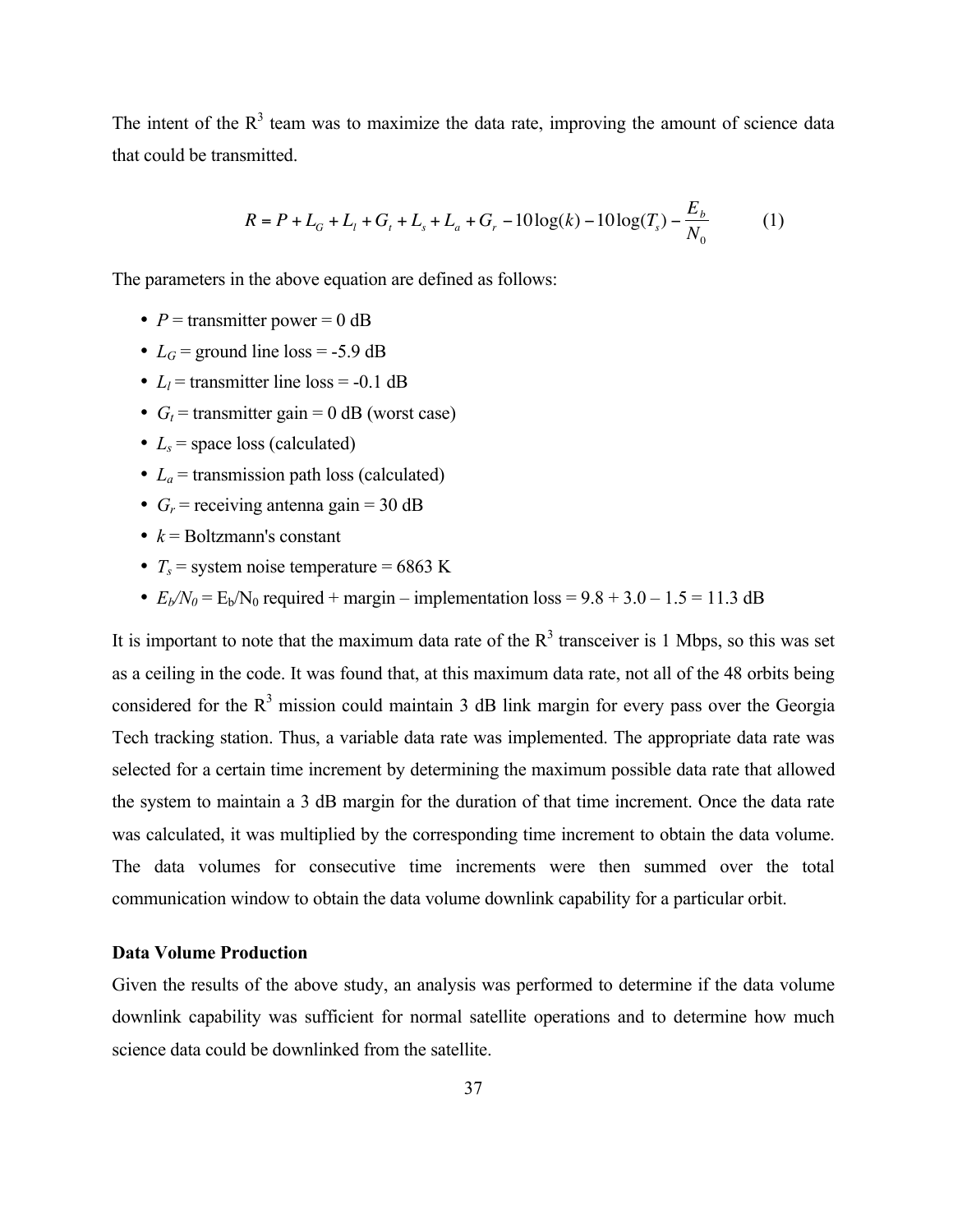Several assumptions were made in order to assess the data volume produced. The analog to digital converter was assumed to produce 16 bit values, and all other incoming digital data was assumed to be 32 bits for each value. A default value for the frequency of telemetry data production (for downlink) was set to once every 60 seconds. This value may need to be higher for certain components, but it is assumed to be the default value for any components not explicitly specified. Finally, the RAW image format originating from the visible camera is assumed to be 16 bits per pixel.

An important aspect of communication links is the actual link utilization. This value will never reach 100% for single links which are capable of reliably transporting data because the data is either segmented to enable retransmission of corrupt data and/or it is interleaved with parities to enable a forward error correction. In the former case (which is the baseline for this design), data packet headers are needed to distinguish segments and in the latter, the parity data consumes a percentage of the data link. Therefore, the effective throughput is smaller than the data link throughput capability.

In order to calculate the estimated effective throughput, a lossless image compression of 40% was assumed. That is, the image data is reduced to 60% of its original size after the compression is applied. Also, a selective repeat-style protocol was assumed. This means that the receiver of data can request the sender to resend just the missing packets (determined via a timeout) or corrupted packets (determined via a checksum). Several other assumptions were made in order to calculate the effective throughput and are shown in Figure 3.

| <b>Assumptions</b>        |                    | <b>Calculations</b>               |                       |
|---------------------------|--------------------|-----------------------------------|-----------------------|
| <b>Bit Frror Rate</b>     | 0.00001 errors/bit | <b>Packet Total Size</b>          | 8392 bits             |
| <b>Packet Header Size</b> | 200 bits           | <b>Packet Error Rate</b>          | 0.08392 errors/packet |
| <b>Host Latency</b>       | $0.001$ s          | <b>Quality Bits Sent / Window</b> | 134217728 bits        |
| <b>Propagation Delay</b>  | 0.005 s            | <b>Bits Sent Per Window</b>       | 149033069 bits        |
| <b>Link Speed</b>         | 500000 bps         |                                   |                       |
|                           |                    | <b>Overhead Percentage</b>        | 9.94%                 |
| Packet Data Size          | 8192 bits          |                                   |                       |
| <b>Window Size</b>        | 16384 packets      | <b>Total Time to send window</b>  | 314.46 s              |
|                           |                    | <b>Effective Bandwidth</b>        | 426826 bps            |
| <b>Guidelines</b>         |                    |                                   |                       |
| <b>Overhead Optimal</b>   | 4477 hits          |                                   |                       |
| <b>Packet Data Size</b>   |                    |                                   |                       |
| <b>Throughput Optimal</b> | 8370 bits          | <b>Effective Throughput</b>       |                       |
| <b>Packet Data Size</b>   |                    | Percentage                        | 85%                   |

Figure 3. Effective throughput calculation.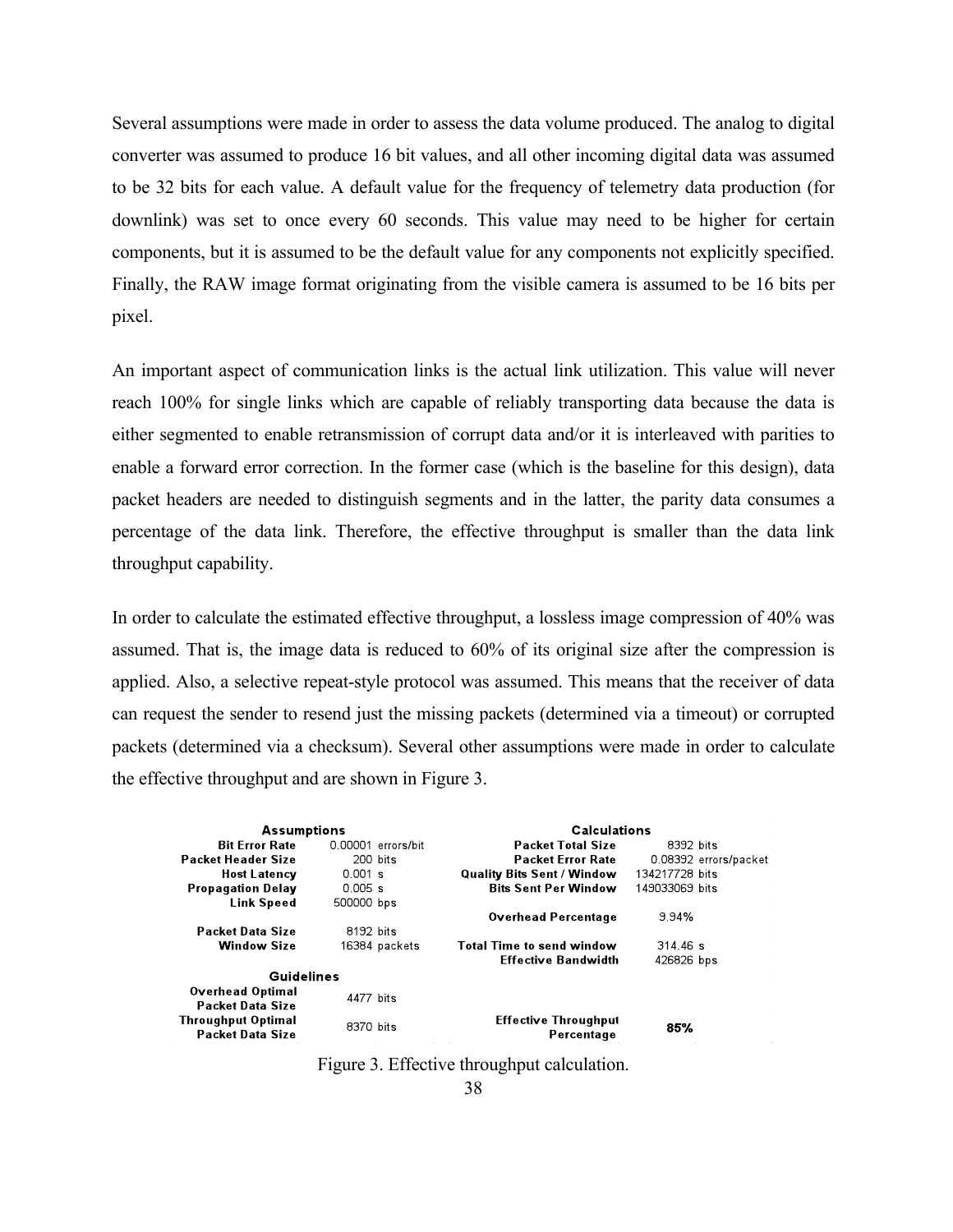The effective throughput was found to be 85%, which means that any link data rate will need to be adjusted by this percentage to determine the amount of quality data that can be transmitted over that link.

The data volume production analysis involved first identifying all data-producing entities onboard the satellite, and then inputting the number of data bits produced and the frequency of data production for each data source. The telemetry data production for a two-week period was calculated for the normal mode of the satellite, since the satellite will produce the most data when operating in this mode.

The resulting data production information was meshed with the data volume downlink capability for the 48 orbits under consideration, and an analysis was performed to assess how many image pairs could be downlinked for a given orbit. Here, an image pair is defined as one thermal and one visible image (both compressed) of the same feature, plus radiation dosimeter data and telemetry.

# **Results**

Once this analysis was complete, the  $R<sup>3</sup>$  team determined that the data volumes for the higherinclination orbits were not sufficient to downlink even a single image pair in a two-week period. A second analysis was completed with the addition of a low-noise amplifier (LNA) on the ground receiving antenna, reducing the system noise temperature from 2863 K to 271 K. This assured that the data volume would be sufficiently high for all orbits considered. The sample statistics summarizing the distribution of data volume downlink capability across the 48 orbits are listed in Table 8 (without LNA) and Table 9 (with LNA).

|         | Data Volume<br><b>Downlink Capability</b><br>(Mb) |
|---------|---------------------------------------------------|
| Minimum | 178                                               |
| Maximum | 738                                               |
| Average | 354                                               |

Table 8. Data volume downlink capability sample statistics across the 48 orbits (without LNA).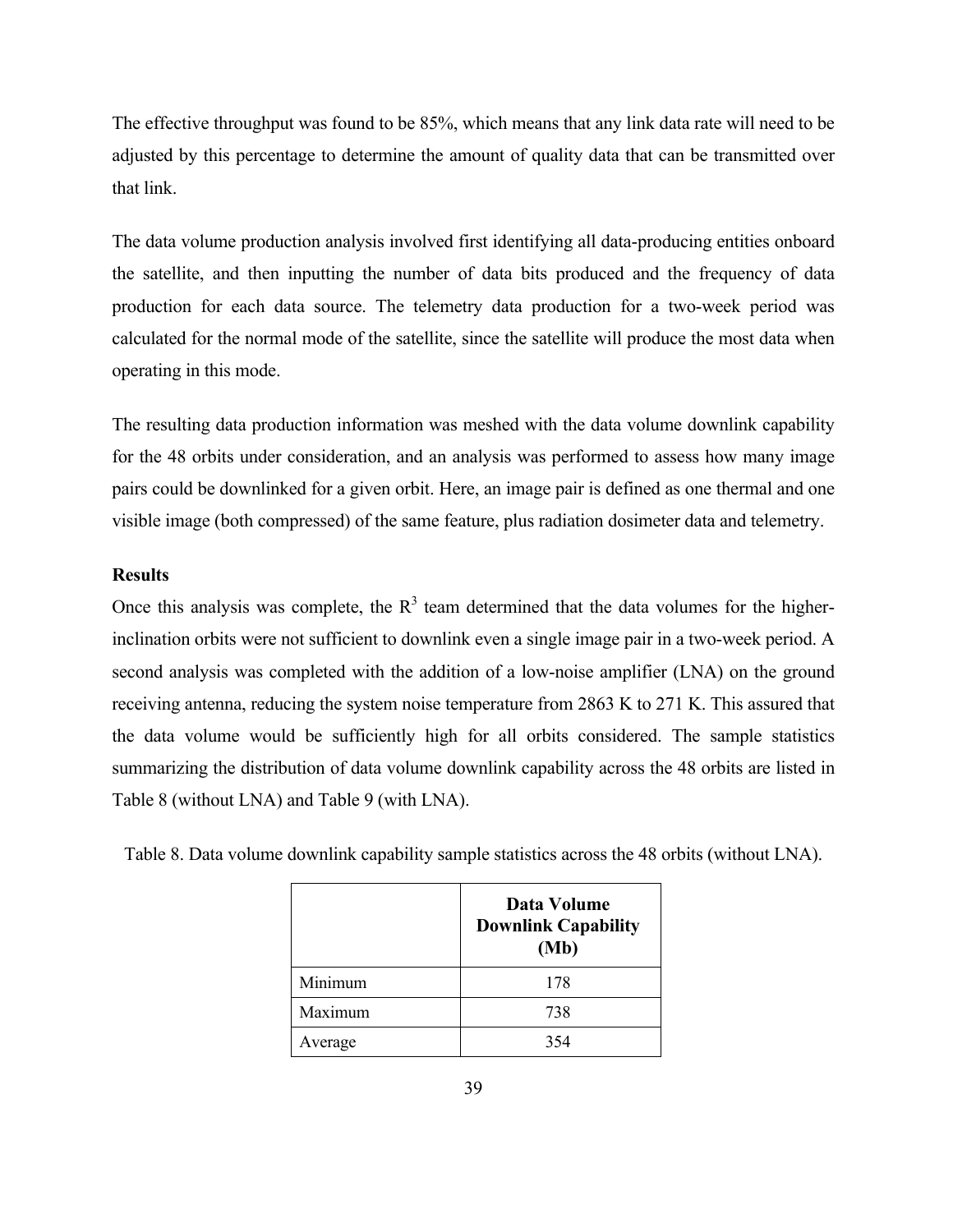| <b>Standard Deviation</b> | QQ |
|---------------------------|----|
|---------------------------|----|

|                           | Data Volume<br><b>Downlink Capability</b><br>(Mb) |
|---------------------------|---------------------------------------------------|
| Minimum                   | 569                                               |
| Maximum                   | 2363                                              |
| Average                   | 1136                                              |
| <b>Standard Deviation</b> |                                                   |

Table 9. Data volume downlink capability sample statistics across the 48 orbits (with LNA).

The telemetry production for a two-week period was found to be 373 Mb, while an image pair was found to be about 15.25 Mb. Without the LNA, the communication system's data rate allowed at most 16 image pairs per two-week period to be downlinked, and only one third of the orbits were able to downlink all telemetry, radiation data, and at least one image pair. With the addition of the LNA, at least 120 image pairs could be downlinked per two-week period from any orbit examined, and at most 674 pairs. A plot of image pairs per two-week period versus orbit is shown in Figure 4 (without LNA) and Figure 5 (with LNA). The orbit labels list altitude (km), inclination (deg), and argument of periapsis (deg).

In these two figures, notice that the highest data volumes are achieved for orbits with inclinations of 34°; this is because the satellite's ground track spends more time near the latitude of the Georgia Tech tracking station than it does for higher-inclination orbits. Notice also that when the LNA is added (Figure 5), the number of image pairs for a given inclination increases with altitude in incremental stair-steps. This shows that the transceiver is reaching its maximum data rate of 1 Mbps (if it were not constrained by this ceiling on the data rate, the number of image pairs would be even higher). This trend is caused by the lower space loss due to the addition of the LNA, which allows the link to maintain the 3 dB margin at each altitude while still transmitting at a high data rate. Thus, since the data rate is fixed at 1 Mbps, the data volume returned becomes directly proportional to the amount of time spent over the ground station, which increases with altitude.